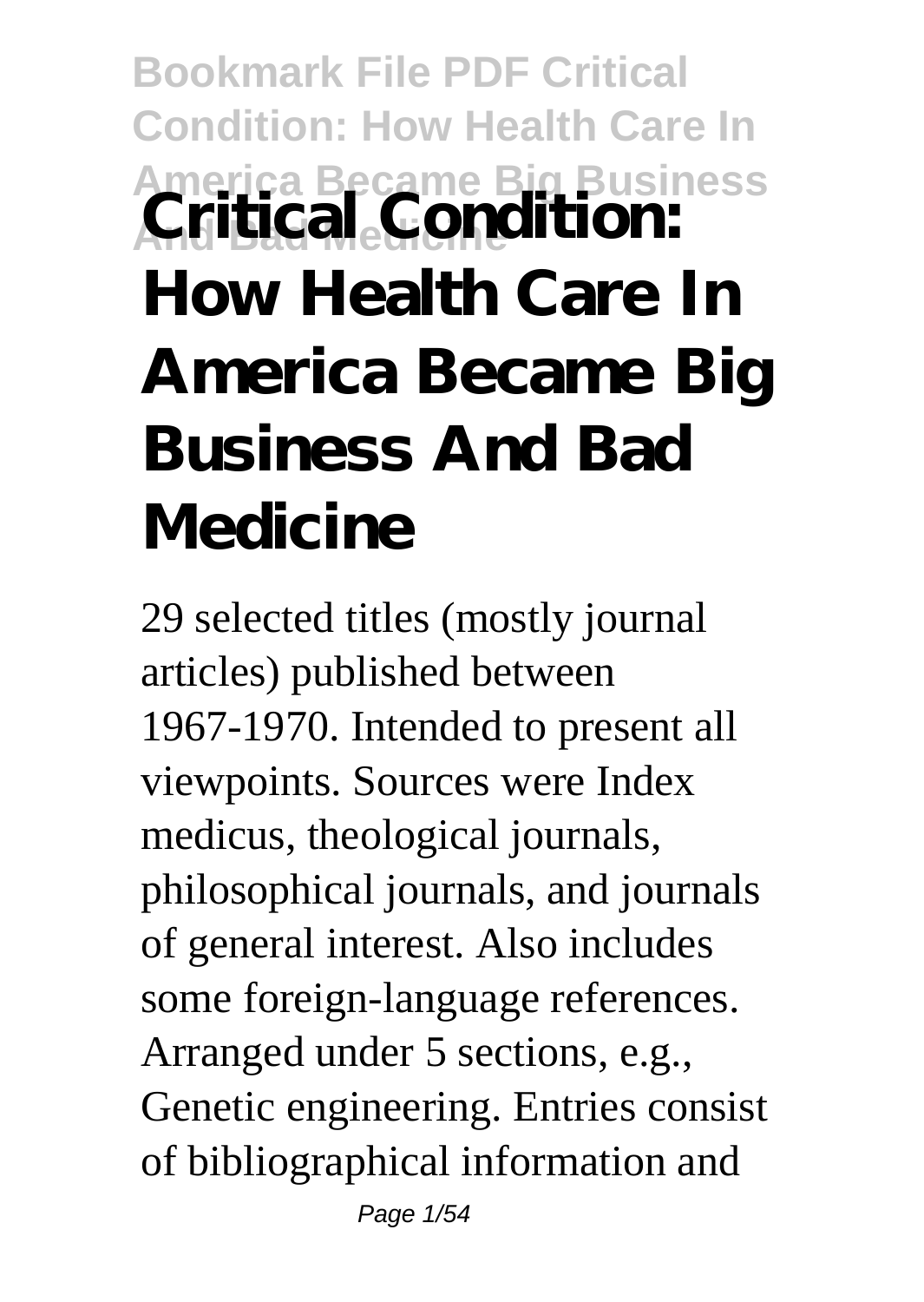**Bookmark File PDF Critical Condition: How Health Care In America Became Big Business** brief annotations.

A comprehensive, easy-to-follow review of this most critical and yet most neglected subject in the environmental debate.

Foreign and Domestic terrorists have existed on American soil to take down our government. The Author assisted in the plot and the secret Grand Jury that was convened, and it was responsible for several of the terrorists to be secretly sent to prison. This included a leading politician in Washington D.C. More than a decade later, the CIA was ordered to shut down a project in Phoenix, Arizona that may have rid the people of the United States of foreign oil dependency.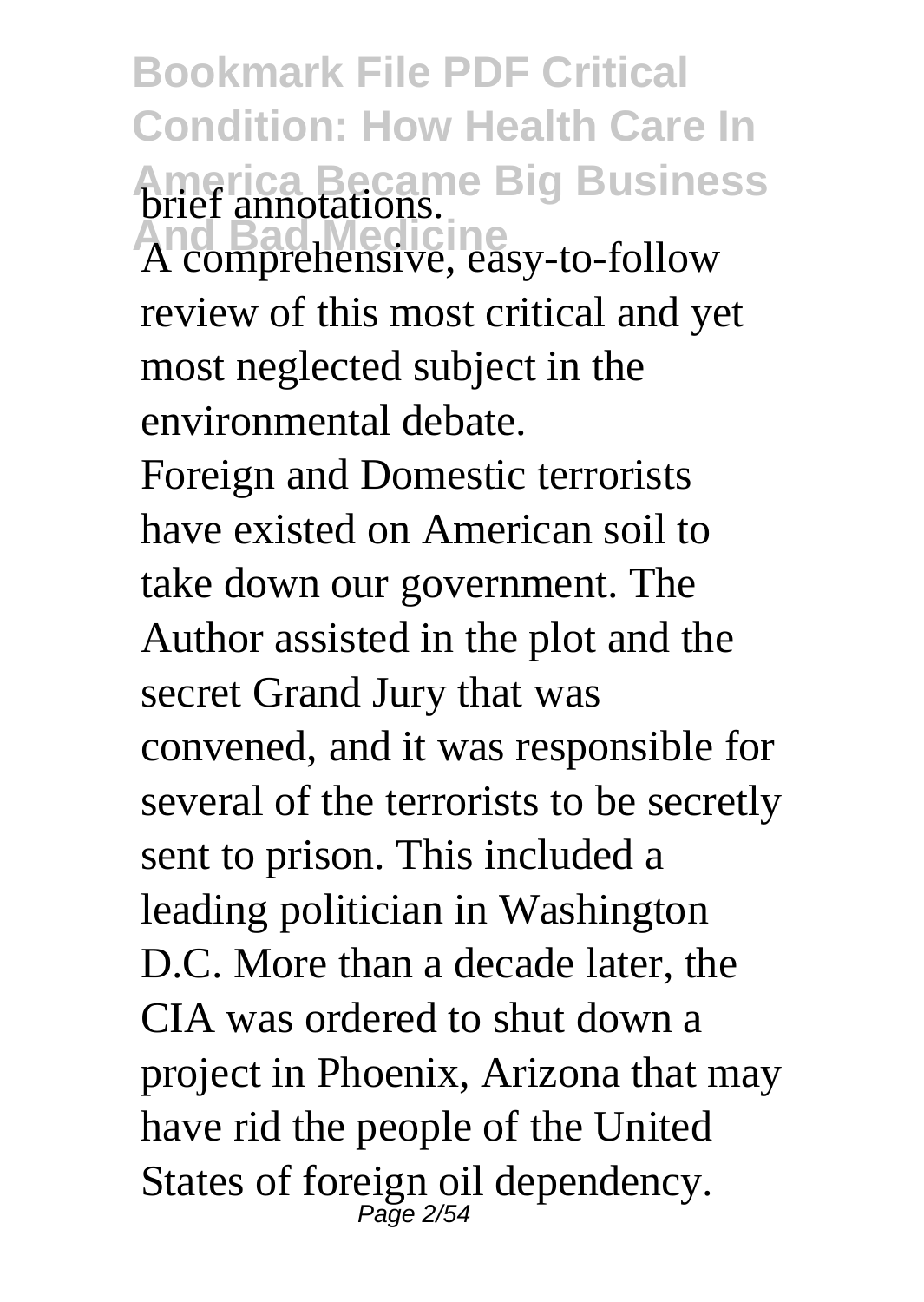**Bookmark File PDF Critical Condition: How Health Care In America Became Big Business** The CIA had orders from the **President of the United States, to** shut the project down, in the interest of National Security.

The Institute of Medicine study Crossing the Quality Chasm (2001) recommended that an interdisciplinary summit be held to further reform of health professions education in order to enhance quality and patient safety. Health Professions Education: A Bridge to Quality is the follow up to that summit, held in June 2002, where 150 participants across disciplines and occupations developed ideas about how to integrate a core set of competencies into health professions education. These core competencies Page 3/54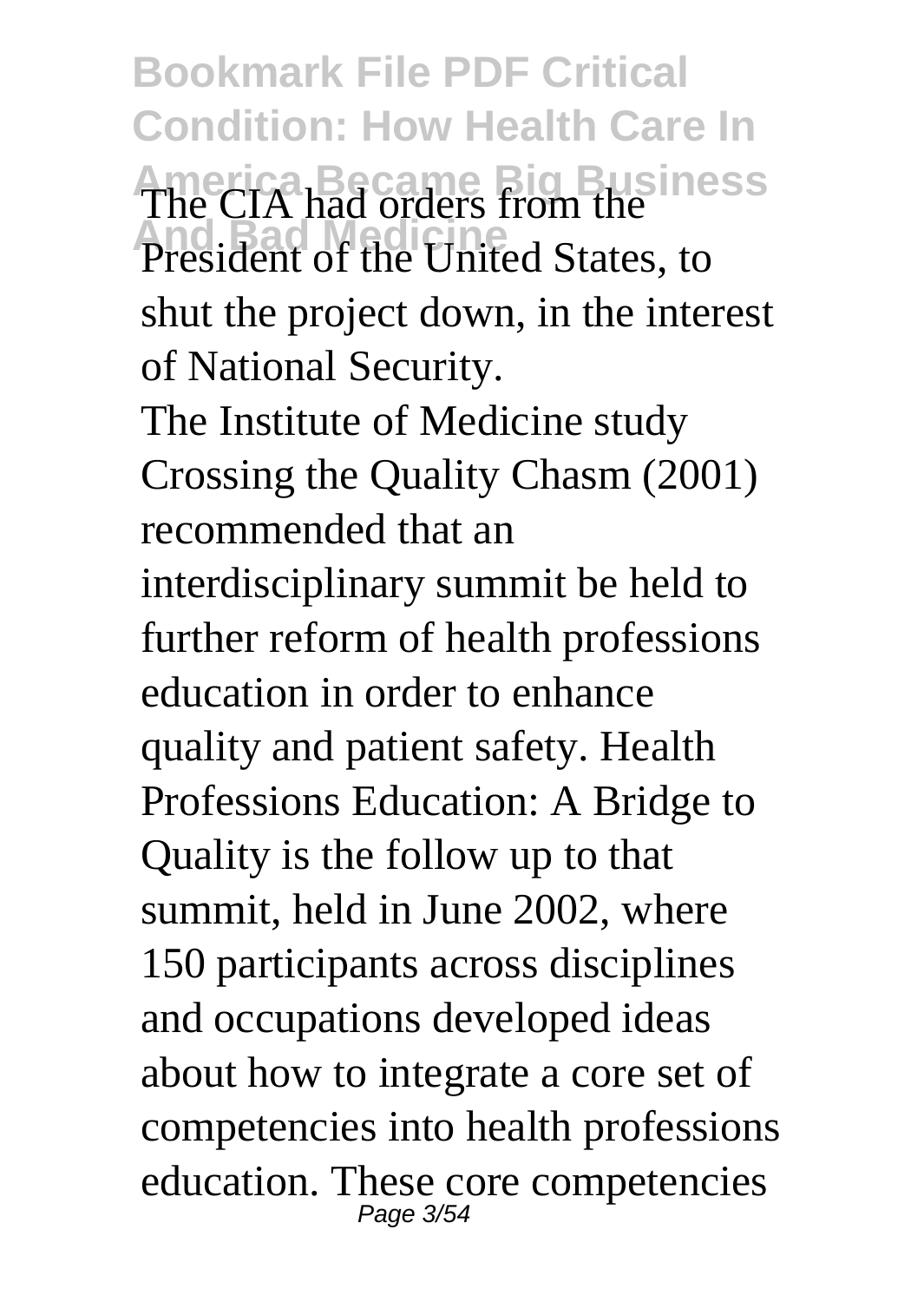**Bookmark File PDF Critical Condition: How Health Care In America Became Big Business** include patient-centered care, interdisciplinary teams, evidencebased practice, quality improvement, and informatics. This book recommends a mix of approaches to health education improvement, including those related to oversight processes, the training environment, research, public reporting, and leadership. Educators, administrators, and health professionals can use this book to help achieve an approach to education that better prepares clinicians to meet both the needs of patients and the requirements of a changing health care system. A Bridge to Quality Health Care Ethics: Critical Issues Page 4/54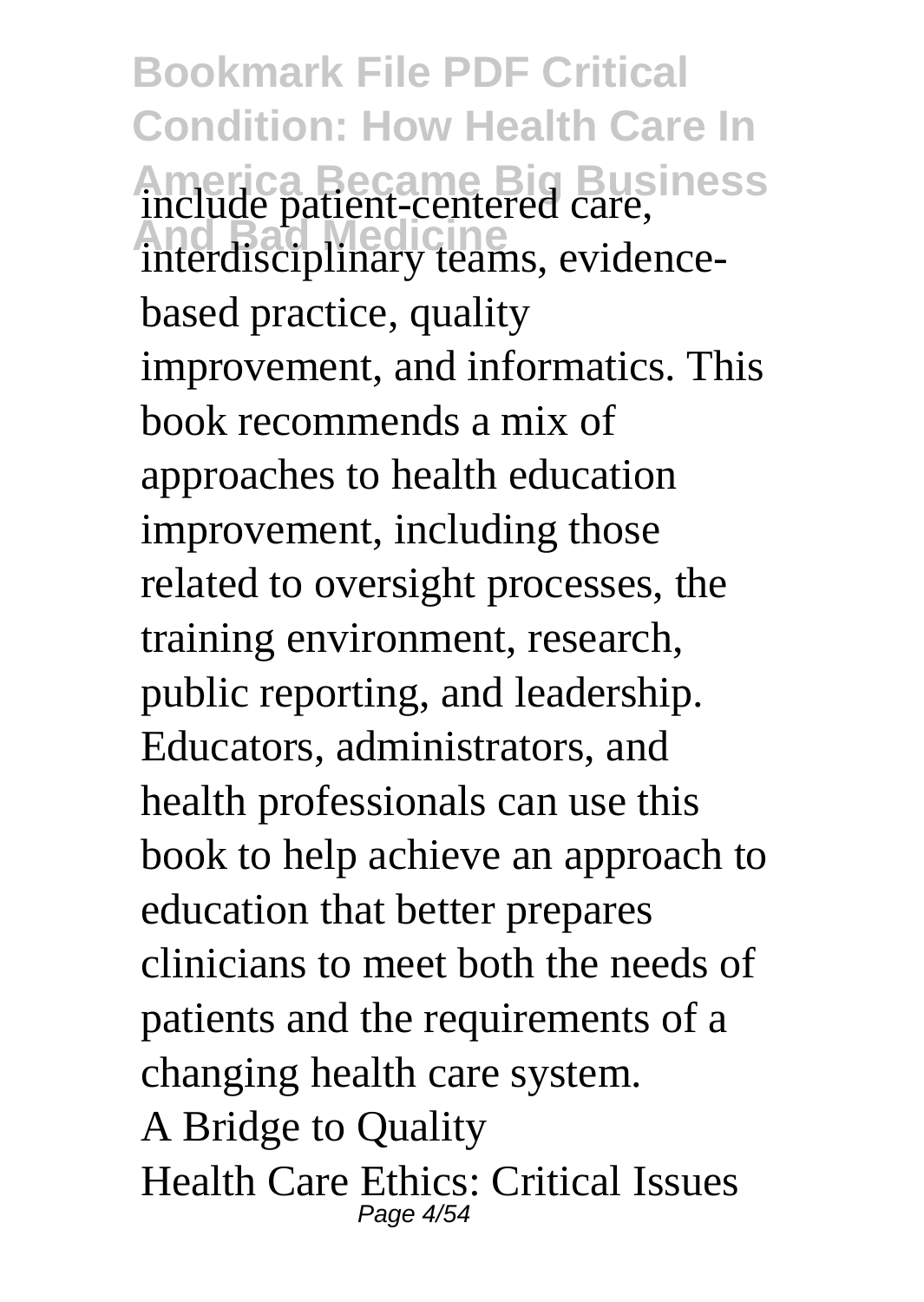**Bookmark File PDF Critical Condition: How Health Care In** America Became Big Business **And Bad Medicine** Universal Healthcare Emergency Department Critical Care Understanding, Surviving and Thriving in the Midst of Our Collapsing Health Care System Public/Community Health and Nursing Practice With the Affordable Care Act signed into law in 2010, the United States seemed closer than ever to achieving universal health care. However, repealing the act has been a key goal for the Trump administration and the Republican-controlled Congress, with the main arguments against it including the higher premiums for middle-class Americans and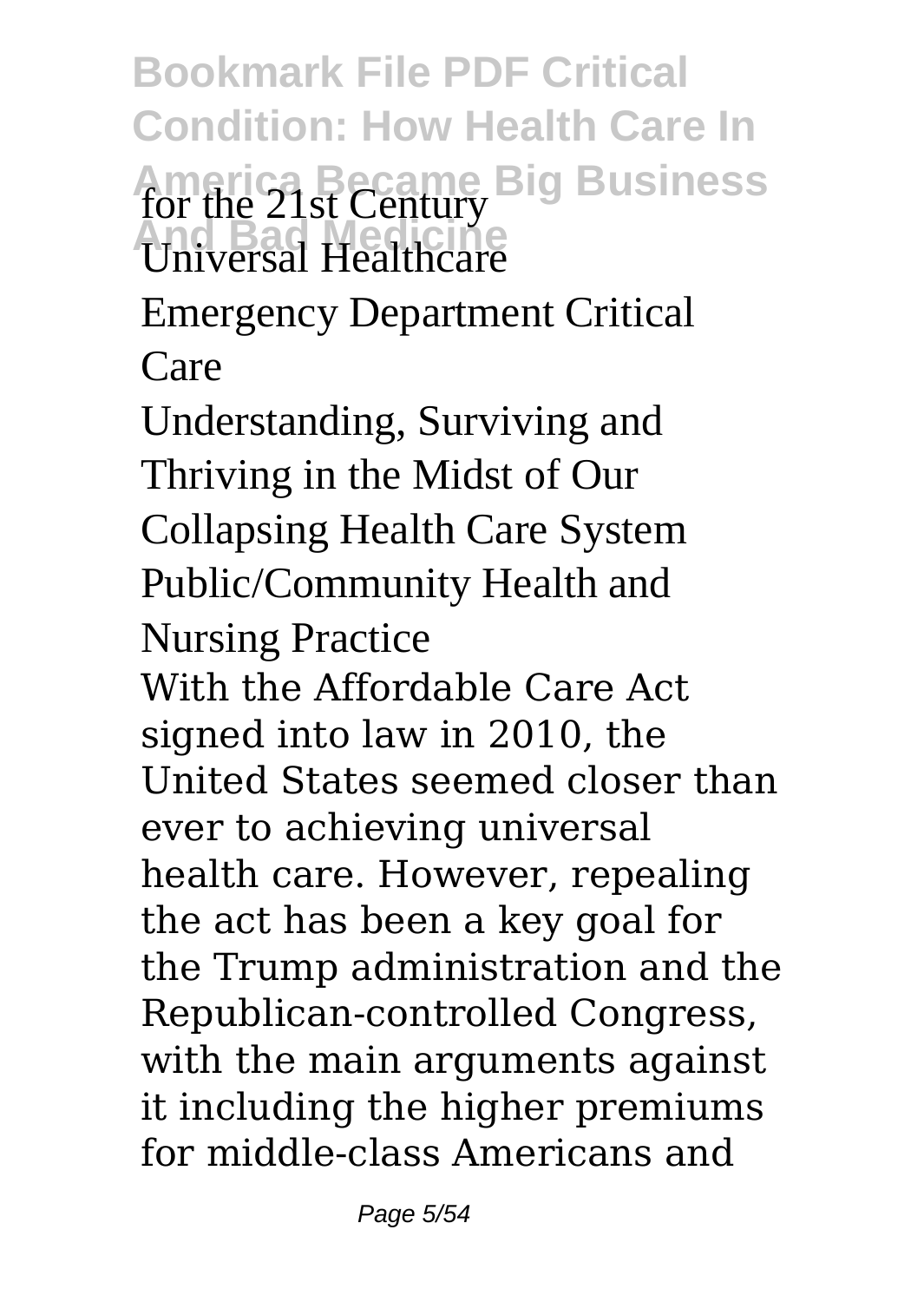**Bookmark File PDF Critical Condition: How Health Care In** the abuse of government power<sup>s</sup> through its control of the insurance industry. This volume helps define universal health care, explains the arguments for and against it, and discusses attempts to implement it on an international scale. Your health data is being captured, sold, and analyzed everyday- and our health data privacy laws are not keeping pace. In fact, the average American will generate 2,750 times more health data not protected by our current privacy laws than data protected by them. The Privacy Prescription: Why Health Data Privacy Is in Critical Condition and How to Fix It establishes the middle ground missing in debates about Page 6/54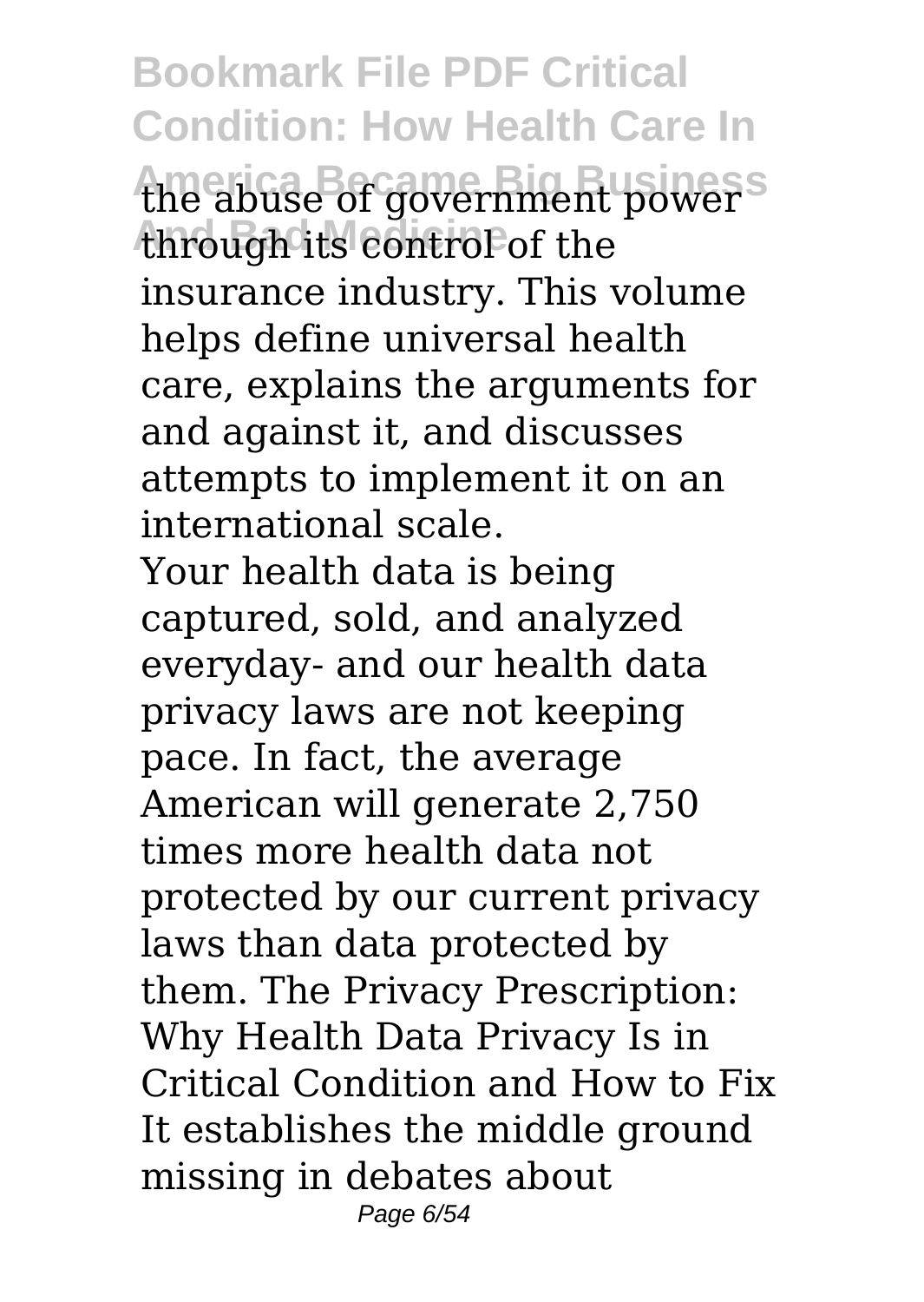**Bookmark File PDF Critical Condition: How Health Care In America Became Big Business** healthcare data privacy and **And Bad Medicine** outlines a sensible path forward, with suggestions gleaned from some of the most qualified people across the healthcare spectrum. In these pages you'll discover: The pros and cons of one of the least understood laws today: HIPAA How a \$5 billion fine wasn't enough to teach Facebook a lesson about its health groups Why privacy "nutrition labels" might be one of the secrets to raising privacy standards The consequences of a "devious defecator" and at-home DNA test kits Tools to help you protect your data We have the ability as a society to keep individuals' data safe without stifling research or important medical advancements. But it will take Page 7/54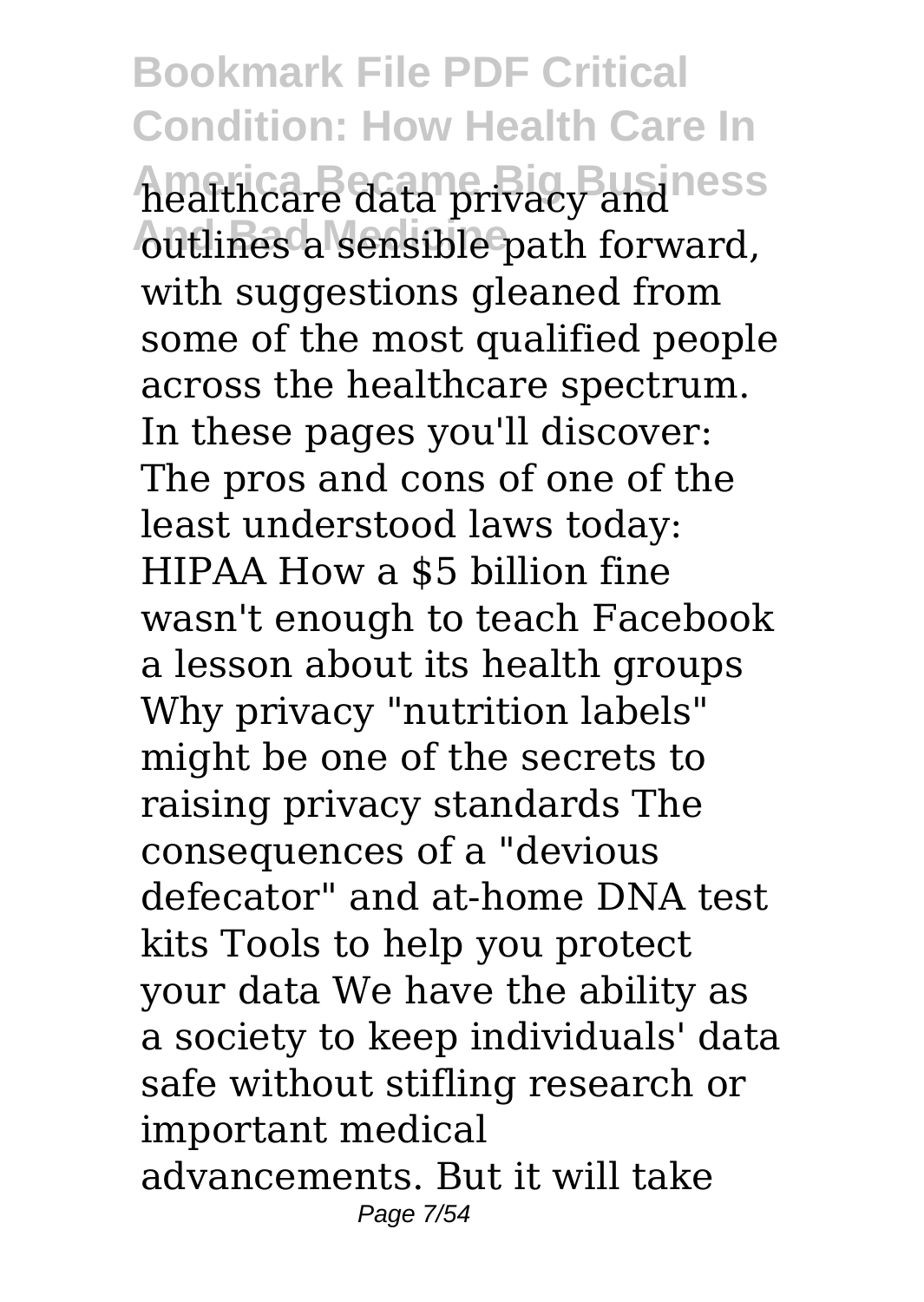**Bookmark File PDF Critical Condition: How Health Care In** effort. As healthcare increasingly relies on Big Data and technology exerts a greater influence on medical practice, The Privacy Prescription is more vital than ever.

Common elements of health care reforms in a number of countries are identified, and a theoretical framework developed to explain why reforms that seem on the surface to be nationally based can only be understood in a transnational context. The book discusses trends in medical care, options for the organization of medical and other services, and reasons why market modes of organization are in the ascendant at the expense of democratic and professional interests. Patients with acute critical illness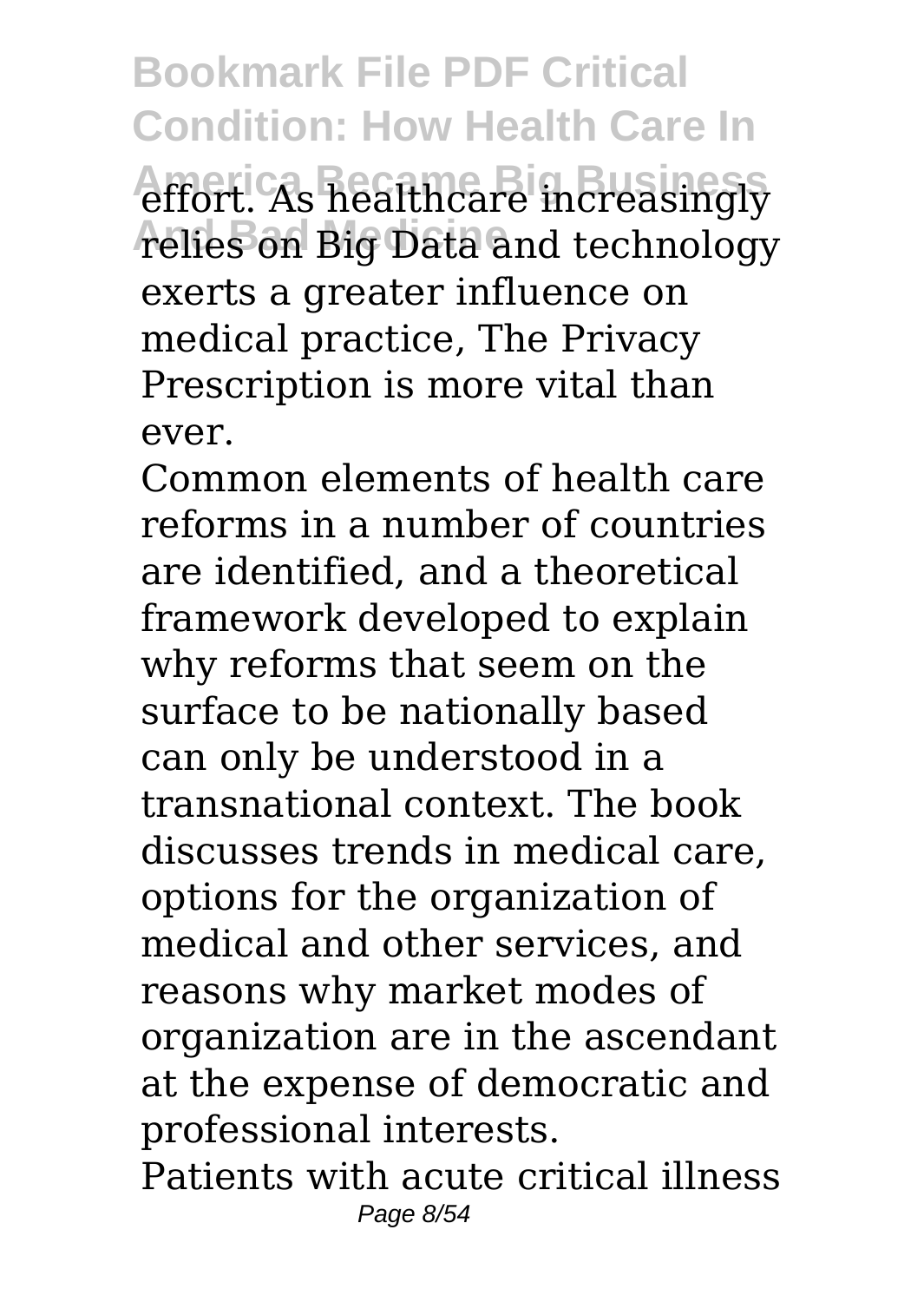**Bookmark File PDF Critical Condition: How Health Care In America Became Big Business** are often cared for initially in the **And Bad Medicine** ED, and the beginning actions can help alter outcomes hours, day and months later. This handbook targets selected common or high risk critical condition or therapies needed to optimize ED care, using the newest research and experiences from respected authors. Fundamentals of Health Care Financial Management Healthcare Politics and Policy in America: 2014 An Evidence-Based Approach Canadian Health Care and the State A Century of Evolution Health Professions Education

It is now widely recognized that the physical environment has an impact on the physiology, psychology, and Page  $9/54$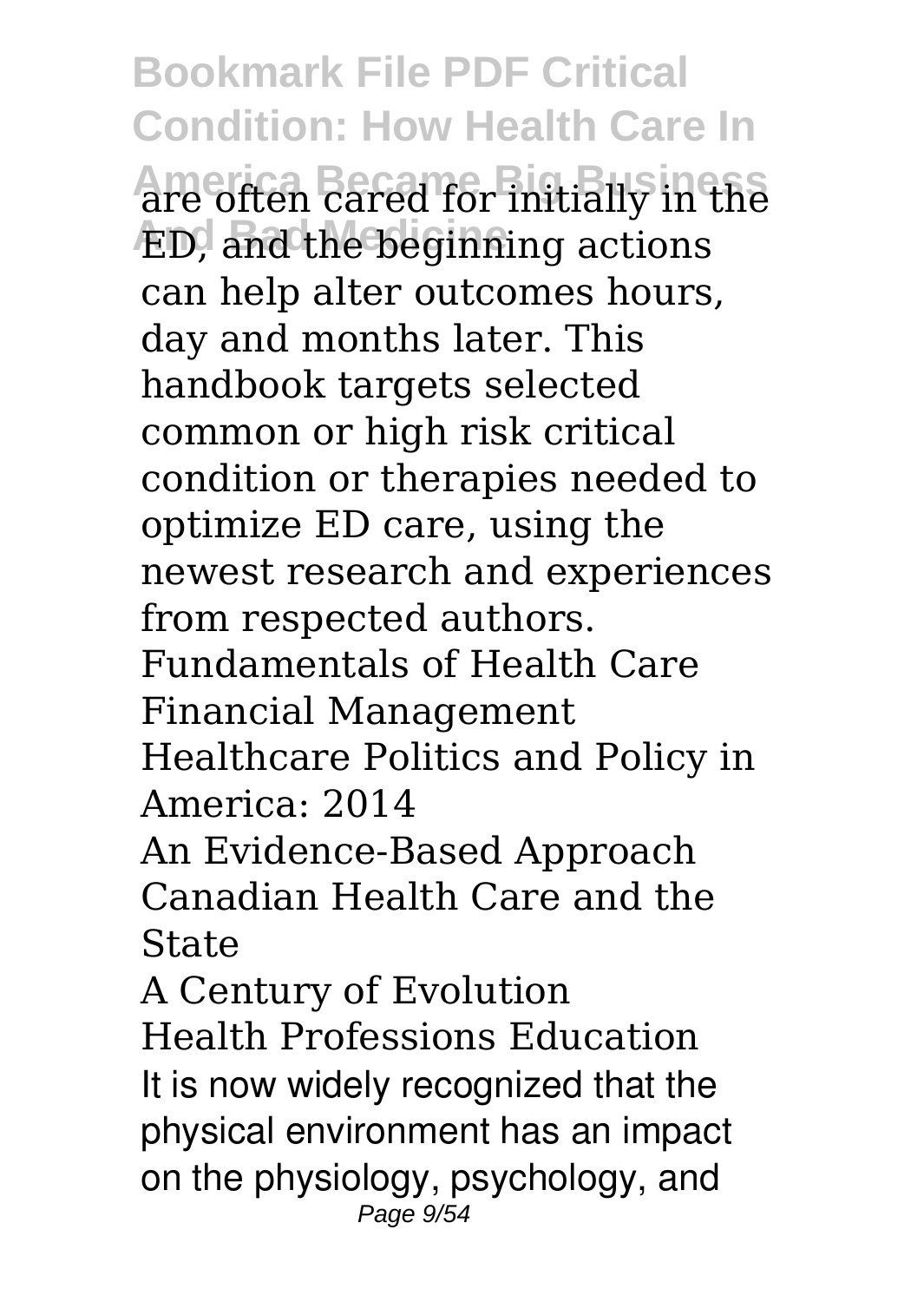**Bookmark File PDF Critical Condition: How Health Care In** sociology of those who experience it.<sup>5</sup> When designing a critical care unit, the demands on the architect or designer working together with the interdisciplinary team of clinicians are highly specialized. Good design can have a hugely positive impact in terms of the recovery of patients and their hospital experience as a whole. Good design can also contribute to productivity and quality of the work experience for the staff. 'Design for Critical Care' presents a thorough and insightful guide to the very best practice in intensive care design, focusing on design that has been successful and benefi cial to both hospital staff and hospital patients. By making the connection between research evidence and design practice, Hamilton and Shepley present an holistic approach that Page 10/54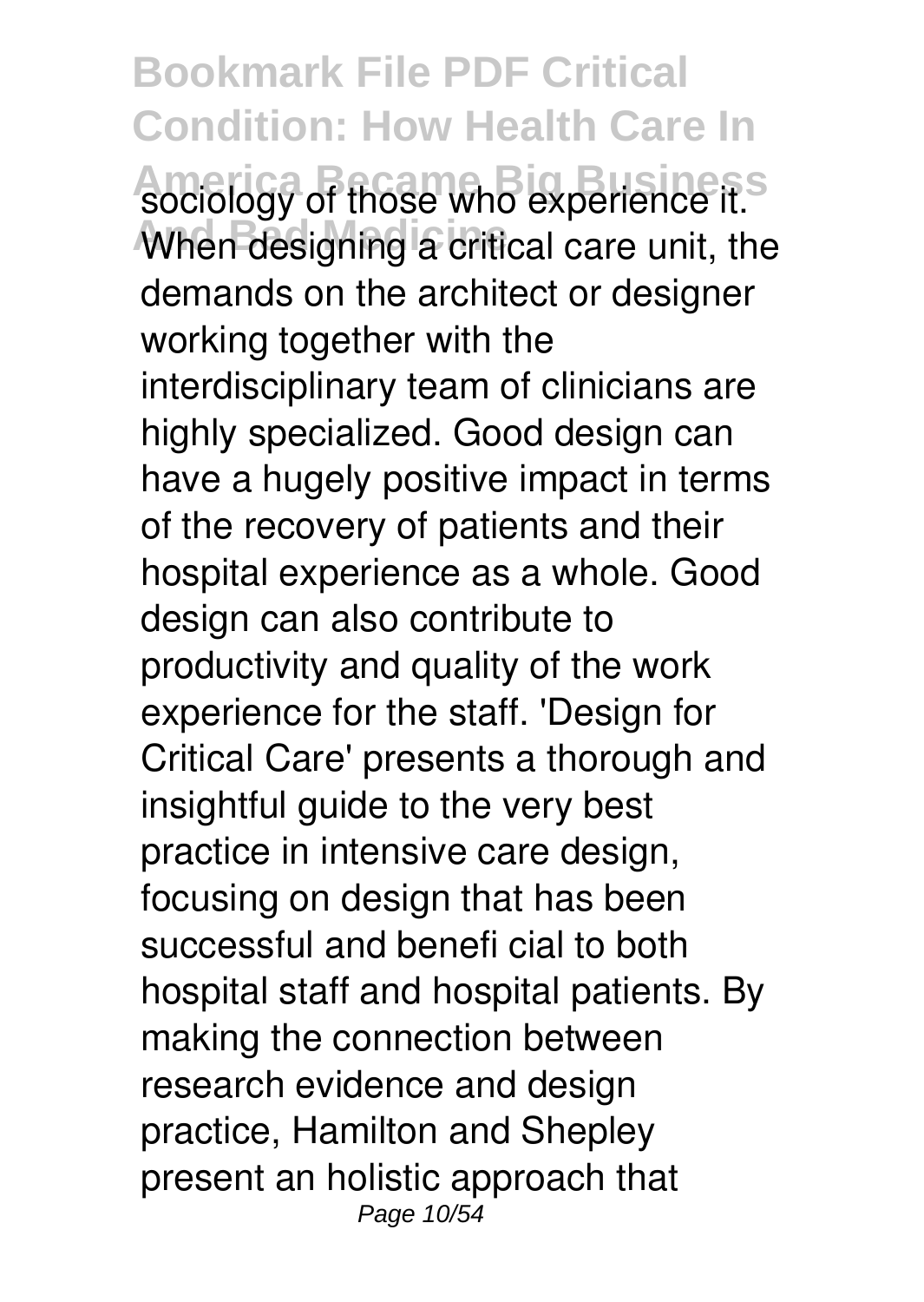**Bookmark File PDF Critical Condition: How Health Care In Autlines the future for successfulness** design for critical care settings. A step-by-step guide to patient advocacy, based on more than 150 interviews with nurses, doctors, social workers, and families.

Technology is changing the practice of healthcare by the ways medical information is stored, shared, and accessed. With mobile innovations, new strategies are unfolding to further advance processes and procedures in medical settings. Next-Generation Mobile and Pervasive Healthcare Solutions is an advanced reference source for the latest research on emerging progress and applications within mobile health initiatives and health informatics. Featuring coverage on a broad range of topics and perspectives such as electronic health records (EHR), clinical decision Page 11/54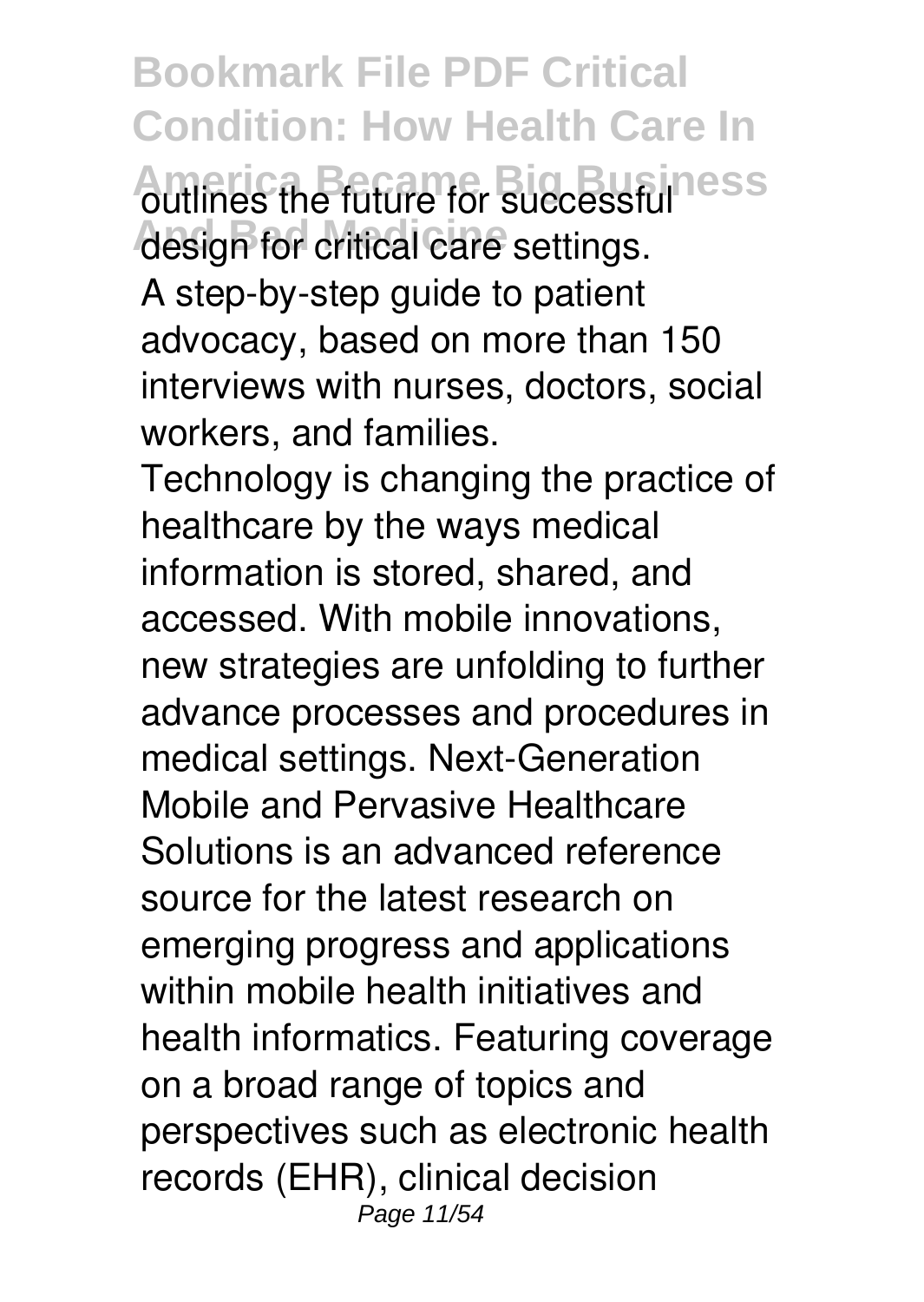**Bookmark File PDF Critical Condition: How Health Care In** support systems, and medical siness ontologies, this publication is ideally designed for professionals and researchers seeking scholarly material on the increased use of mobile health applications.

Summoned to the hospital to learn the motives behind a teenage girl's suicide attempt, Alan discovers that the girl's young stepsister lies near death in another hospital with a heart disease. Denied an experimental new treatment that could save her life by her parent's managed-care provider, the stepsister has become a symbol of the health care system more concerned with costs than with the lives of its patients. And when a wealthy executive of the family's HMO is found dead, Alan and Denver detective Sam Purdy uncover the truth that links the teenage girl to his death, and the truth behind a family Page 12/54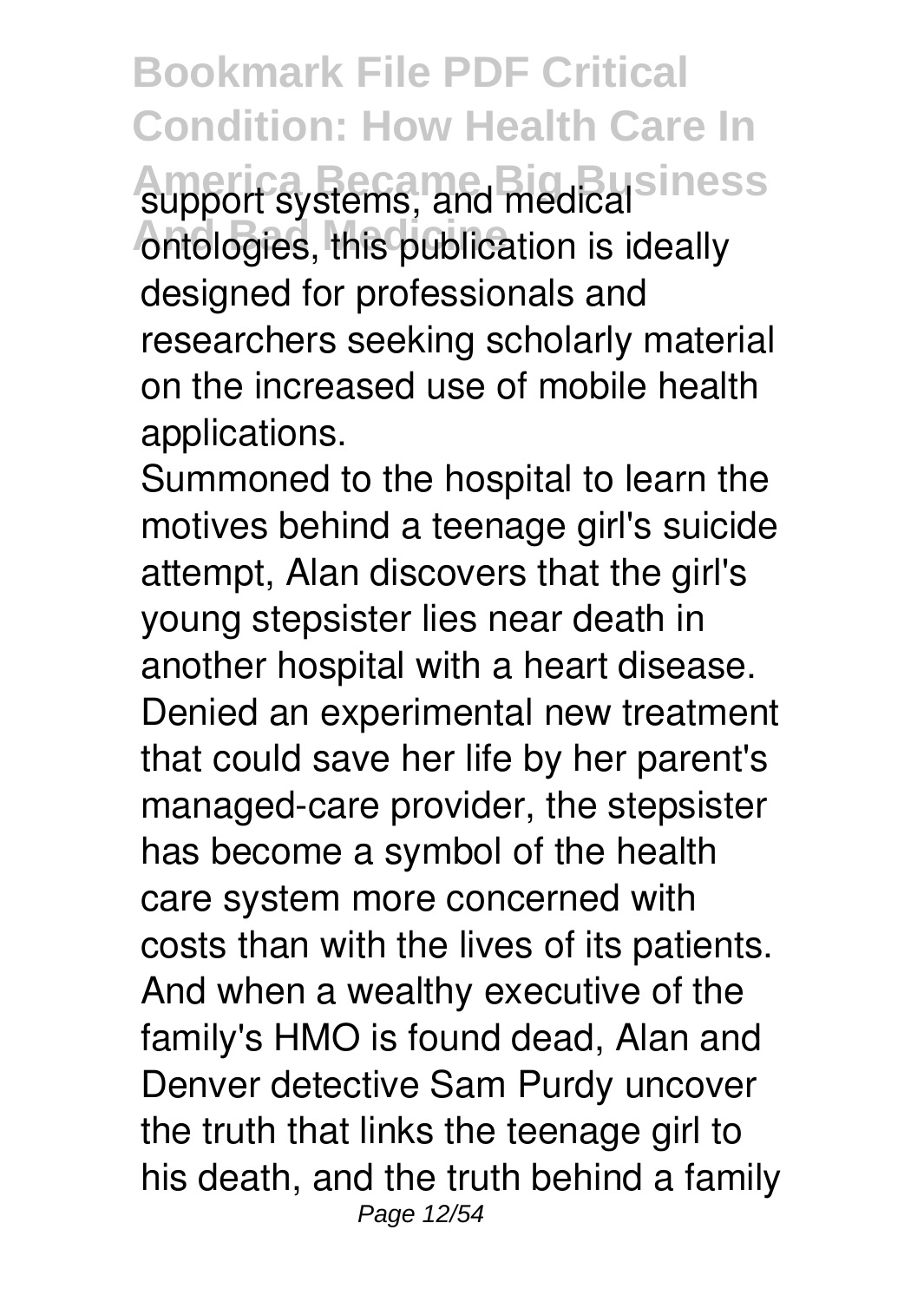**Bookmark File PDF Critical Condition: How Health Care In** willing to kill in the name of love and s **And Bad Medicine** revenge. Copyright © Libri GmbH. All rights reserved.

The Urgent Need to Reform the Indian Health Service's Aberdeen Area : Hearing Before the Committee on Indian Affairs, United States Senate, One Hundred Eleventh Congress, Second Session, September 28, 2010 The Essential Hospital Guide to Getting Your Loved One Out Alive Critical Conditions Closing the Quality Gap Handbook of Research on Engineering, Business, and Healthcare Applications of Data Science and Analytics Critical Government Documents on Health Care *This book provides a comprehensive examination of*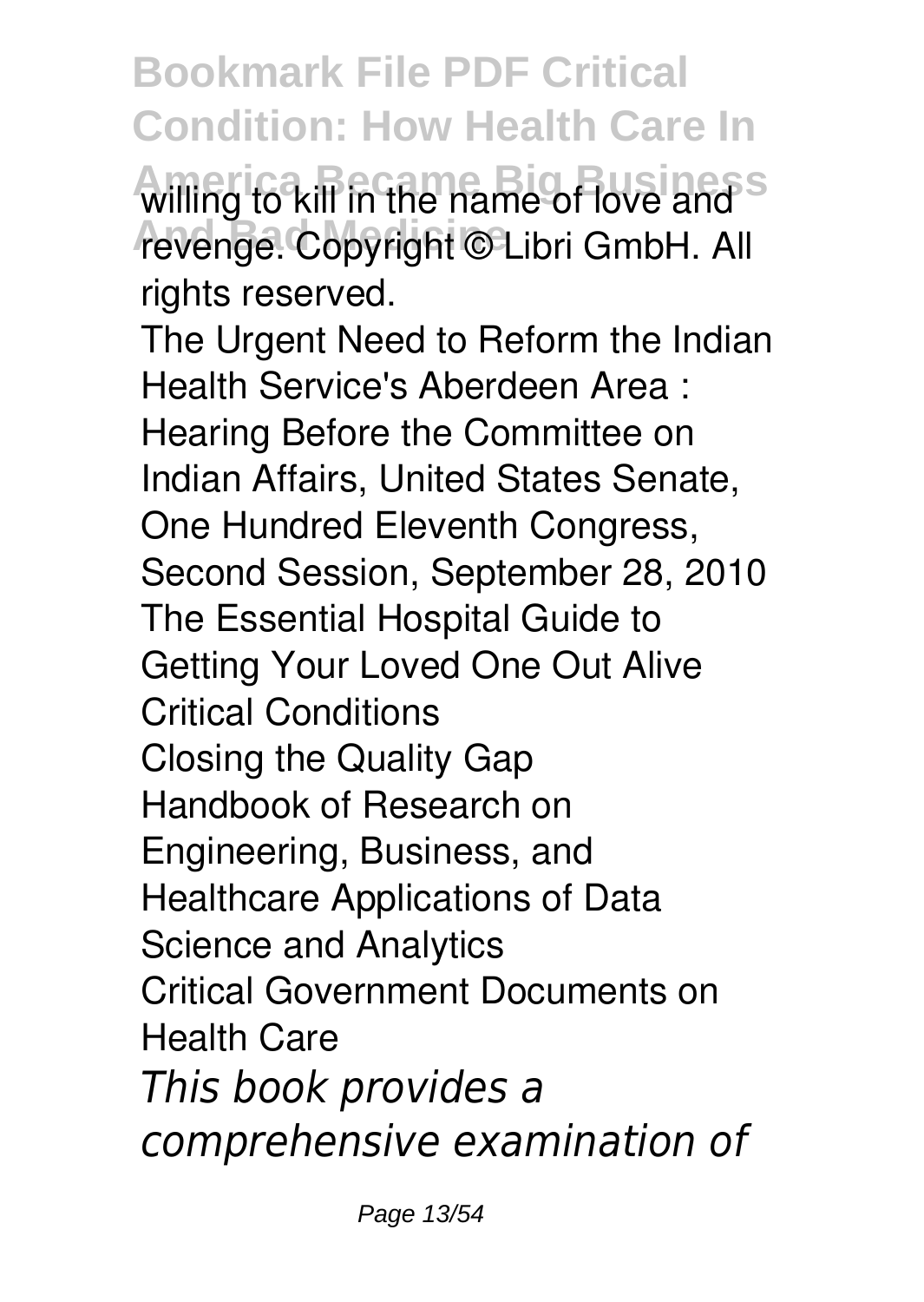**Bookmark File PDF Critical Condition: How Health Care In America Became Big Business** *the ways that health policy has* **And Bad Medicine** *been shaped by the political, socioeconomic, and ideological environment of the United States. The roles played by public and private, institutional and individual actors in designing the healthcare system are identified at all levels. The book addresses the key problems of healthcare cost, access, and quality through analyses of Medicare, Medicaid, the Veterans Health Administration, and other programs, and the ethical and cost implications of advances in healthcare technology. This fully updated fourth edition gives* Page 14/54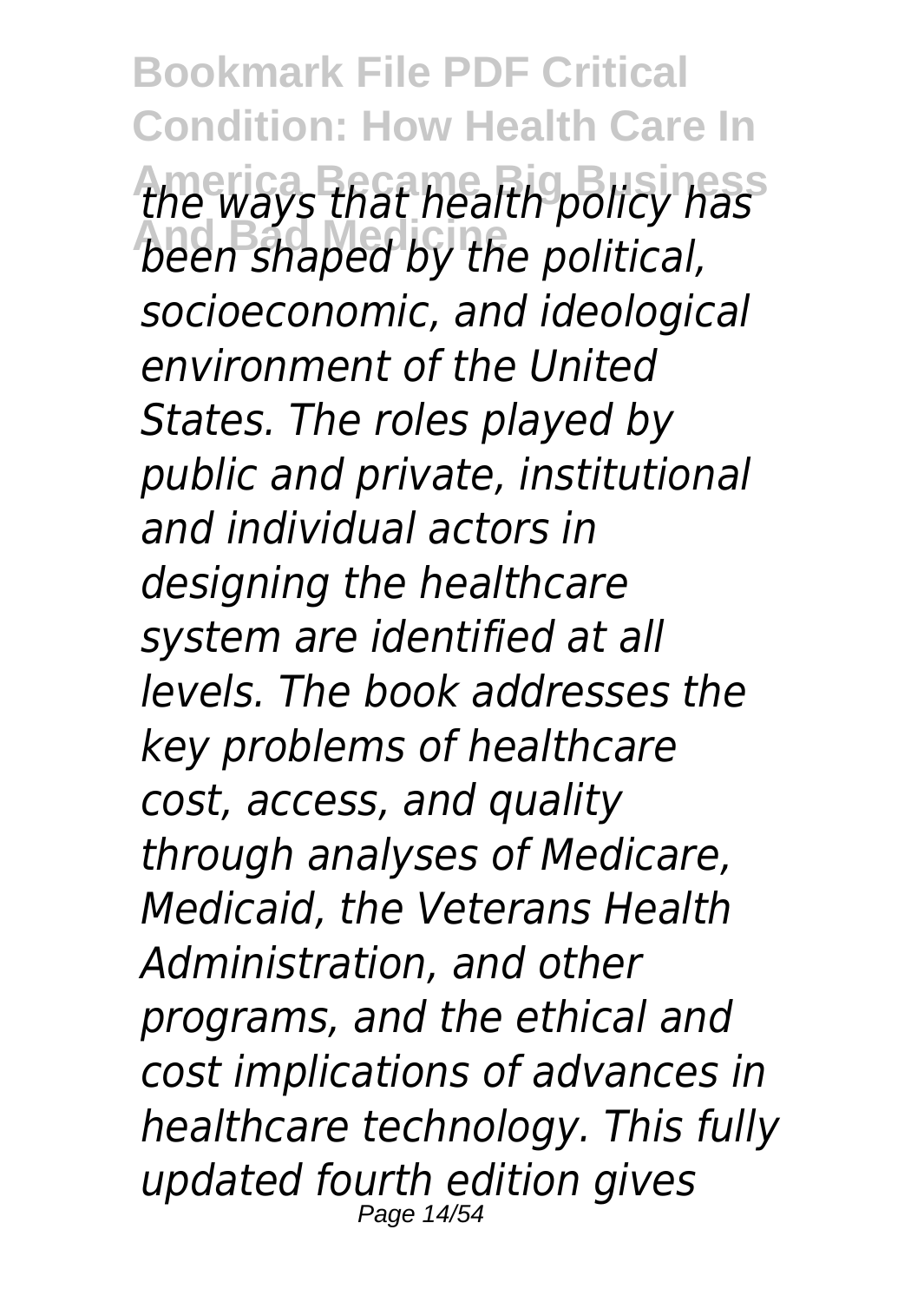**Bookmark File PDF Critical Condition: How Health Care In America Became Big Business** *expanded attention to the fiscal* **And Bad Medicine** *and financial impact of high healthcare costs and the struggle for healthcare reform, culminating in the passage of the Affordable Care Act, with preliminary discussion of implementation issues associated with the Affordable Care Act as well as attempts to defund and repeal it. Each chapter concludes with discussion questions and a comprehensive reference list. Helpful appendices provide a guide to websites and a chronology. PowerPoint slides and other instructional materials are available to instructors who* Page 15/54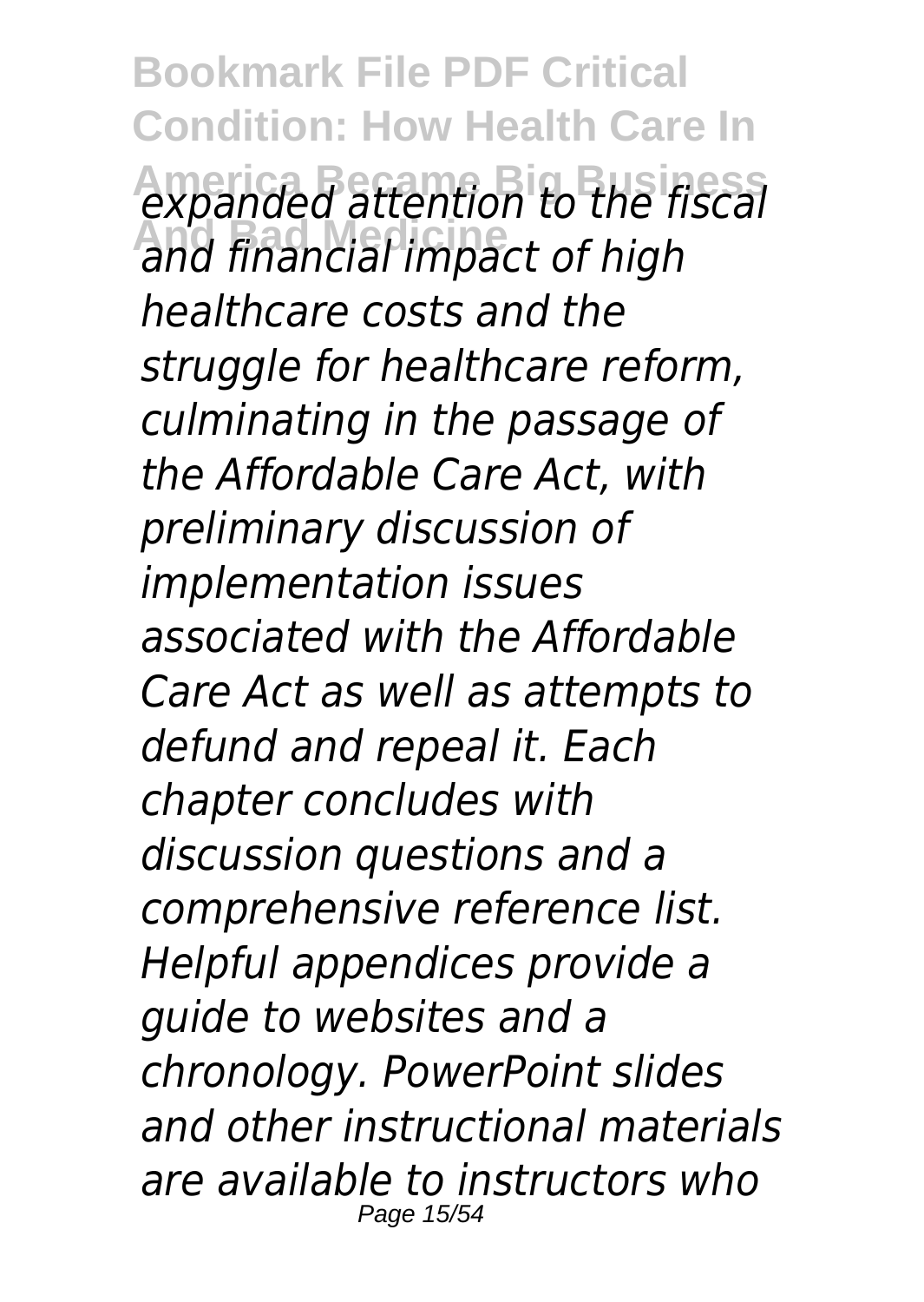**Bookmark File PDF Critical Condition: How Health Care In America Became Big Business** *adopt the book.* **And Bad Medicine** *The world of medical technologies is undergoing a sea change in the domain of consumer culture. Having a grasp on what appeals to consumers and how consumers are making purchasing decisions is essential to the success of any organization that thrives by offering a product or service. As such, it is vital to examine the consumer-centered aspects of medical technological developments that have a patient-centered focus and allow patients to take part in their own personal health and wellness. Consumer-Driven* Page 16/54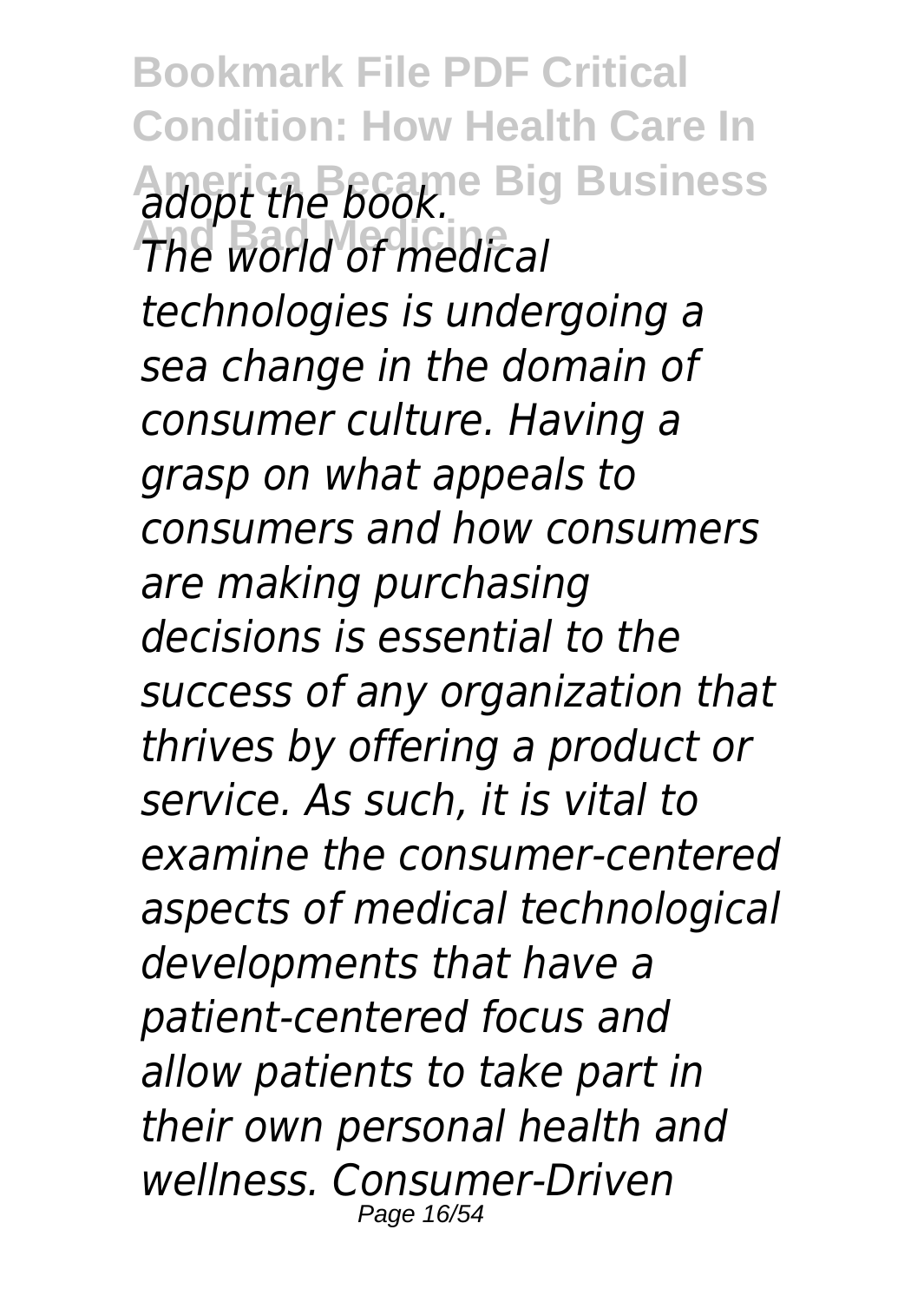**Bookmark File PDF Critical Condition: How Health Care In America Became Big Business** *Technologies in Healthcare:* **And Bad Medicine** *Breakthroughs in Research and Practice is a critical source of academic knowledge on the use of smartphones and other technological devices for cancer therapy, fitness and wellness, chronic disease monitoring, and other areas. The tracking of these items using technology has allowed consumers to take control of their own healthcare. Highlighting a range of pertinent topics such as clinical decision support systems, patient engagement, and electronic health records, this publication is an ideal reference source for doctors, nurse practitioners,* Page 17/5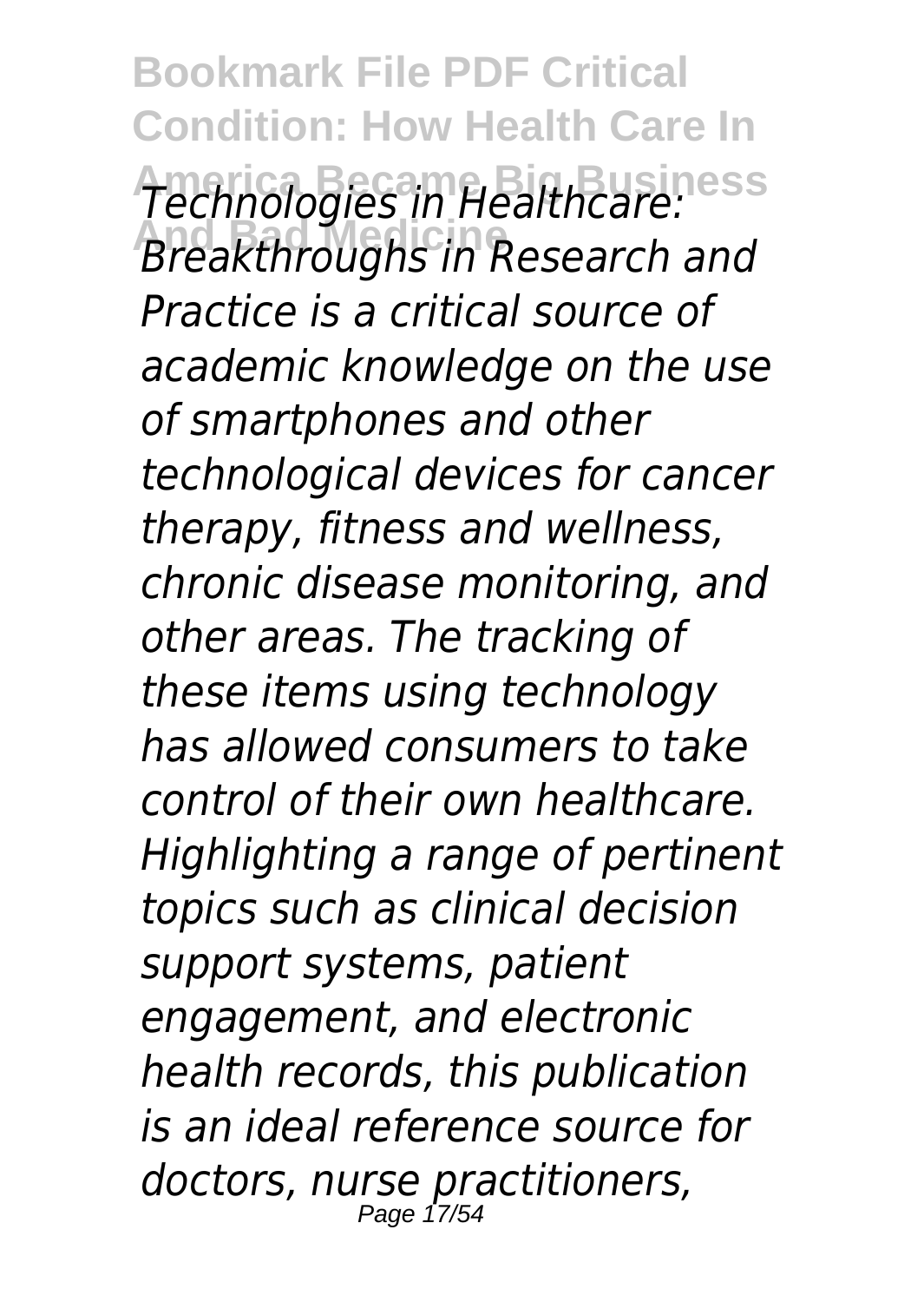**Bookmark File PDF Critical Condition: How Health Care In America Became Big Business** *hospital administrators, medical* **And Bad Medicine** *professionals, IT professionals, academicians, and researchers interested in advancing medical practice through technology. This book is a practical, accessible guide to emergency situations encountered in critical care. Its easy-to-follow format and approach allows the reader to gain vital clinical information to use in emergencies. Technological innovation is*

*deeply woven into the fabric of American culture, and is no less a basic feature of American health care. Medical technology saves lives and relieves* Page 18/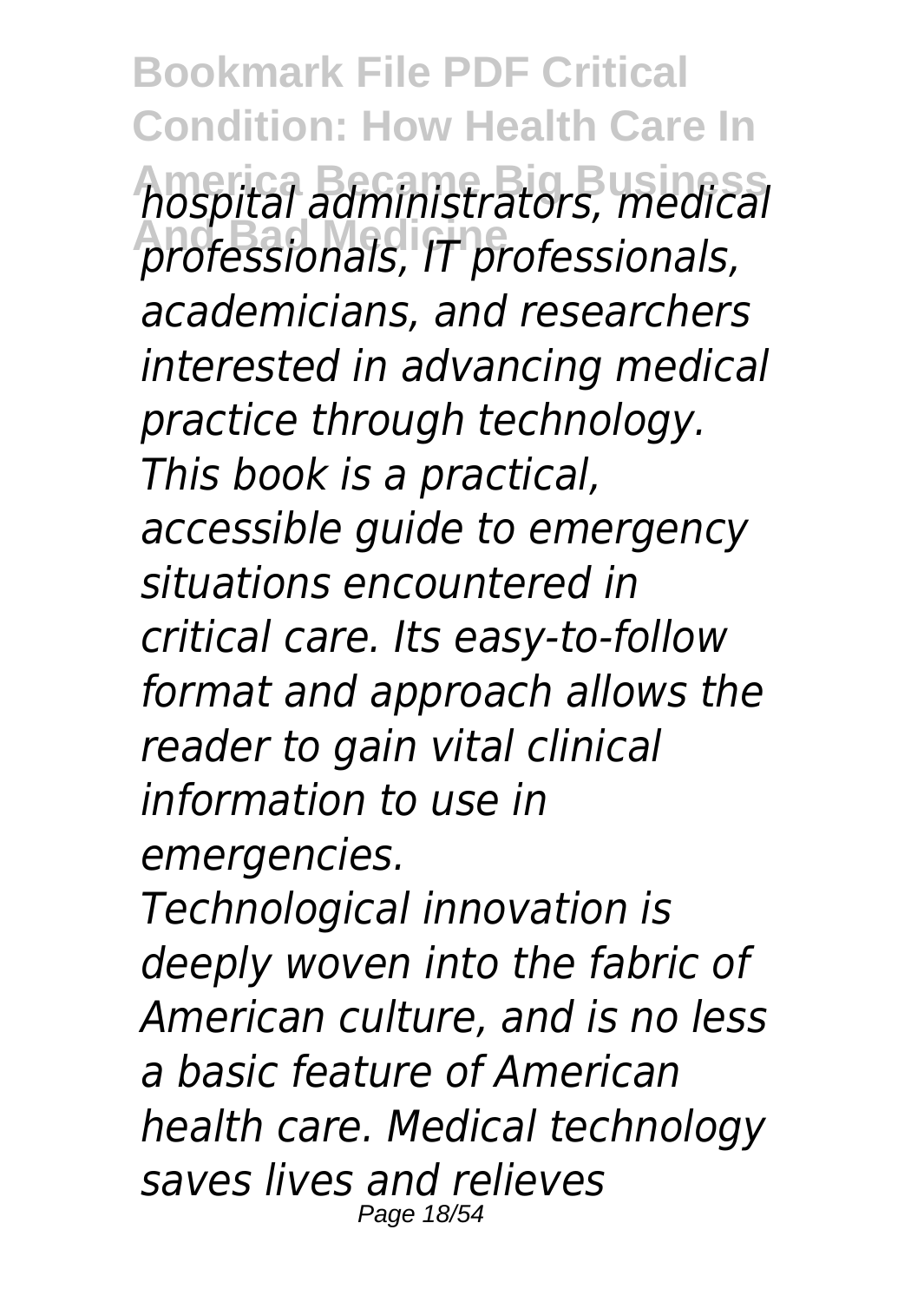**Bookmark File PDF Critical Condition: How Health Care In** suffering, and is enormously **And Bad Medicine** *popular with the public, profitable for doctors, and a source of great wealth for industry. Yet its costs are rising at a dangerously unsustainable rate. The control of technology costs poses a terrible ethical and policy dilemma. How can we deny people what they may need to live and flourish? Yet is it not also harmful to let rising costs strangle our health care system, eventually harming everyone? In Taming the Beloved Beast, esteemed medical ethicist Daniel Callahan confronts this dilemma head-on. He argues that we can't escape* Page 19/54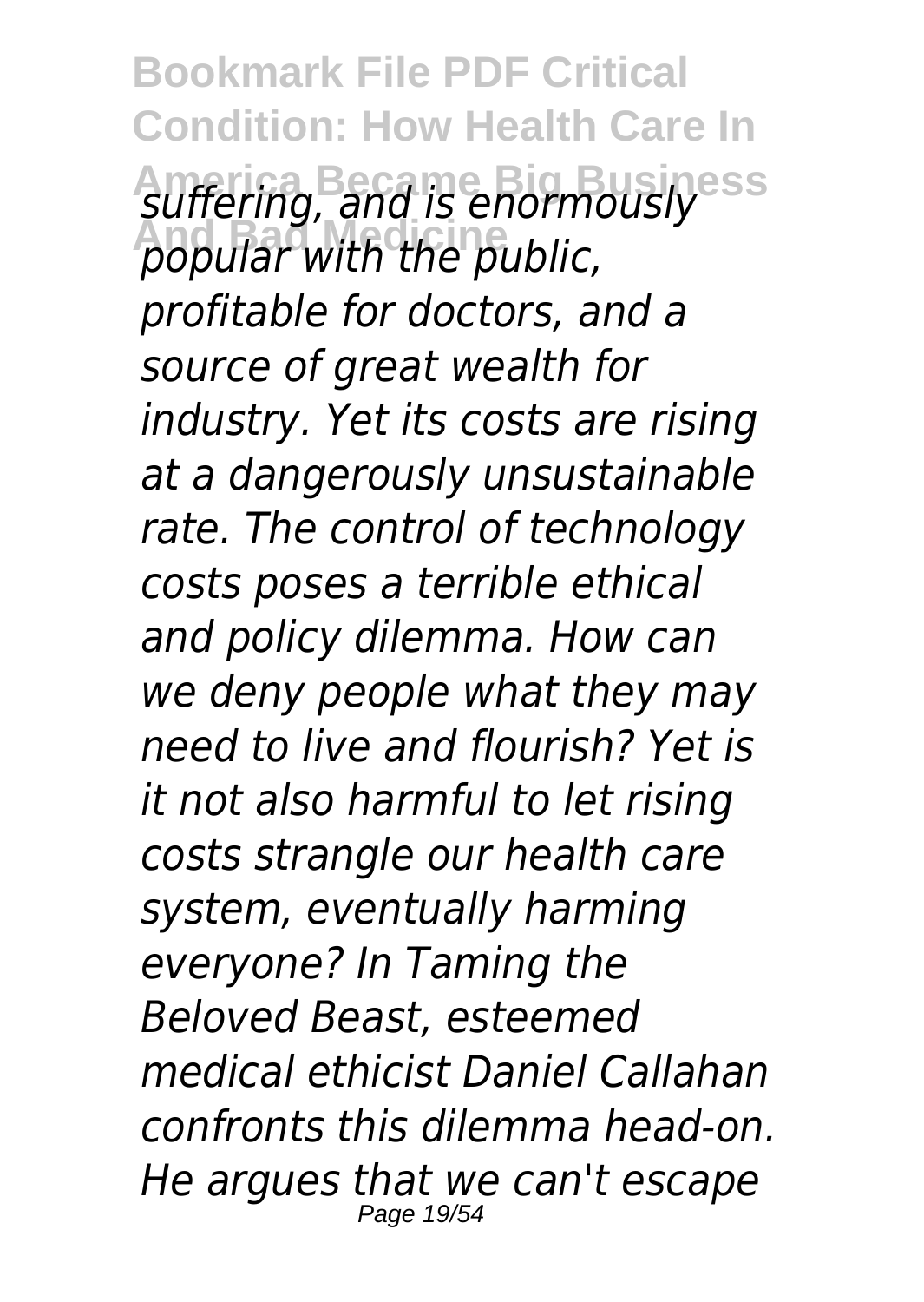**Bookmark File PDF Critical Condition: How Health Care In America Became Big Business** *it by organizational changes* **And Bad Medicine** *alone. Nothing less than a fundamental transformation of our thinking about health care is needed to achieve lasting and economically sustainable reform. The technology bubble, he contends, is beginning to burst. Callahan weighs the ethical arguments for and against limiting the use of medical technologies, and he argues that reining in health care costs requires us to change entrenched values about progress and technological innovation. Taming the Beloved Beast shows that the cost crisis is as great as that of the* Page 20/54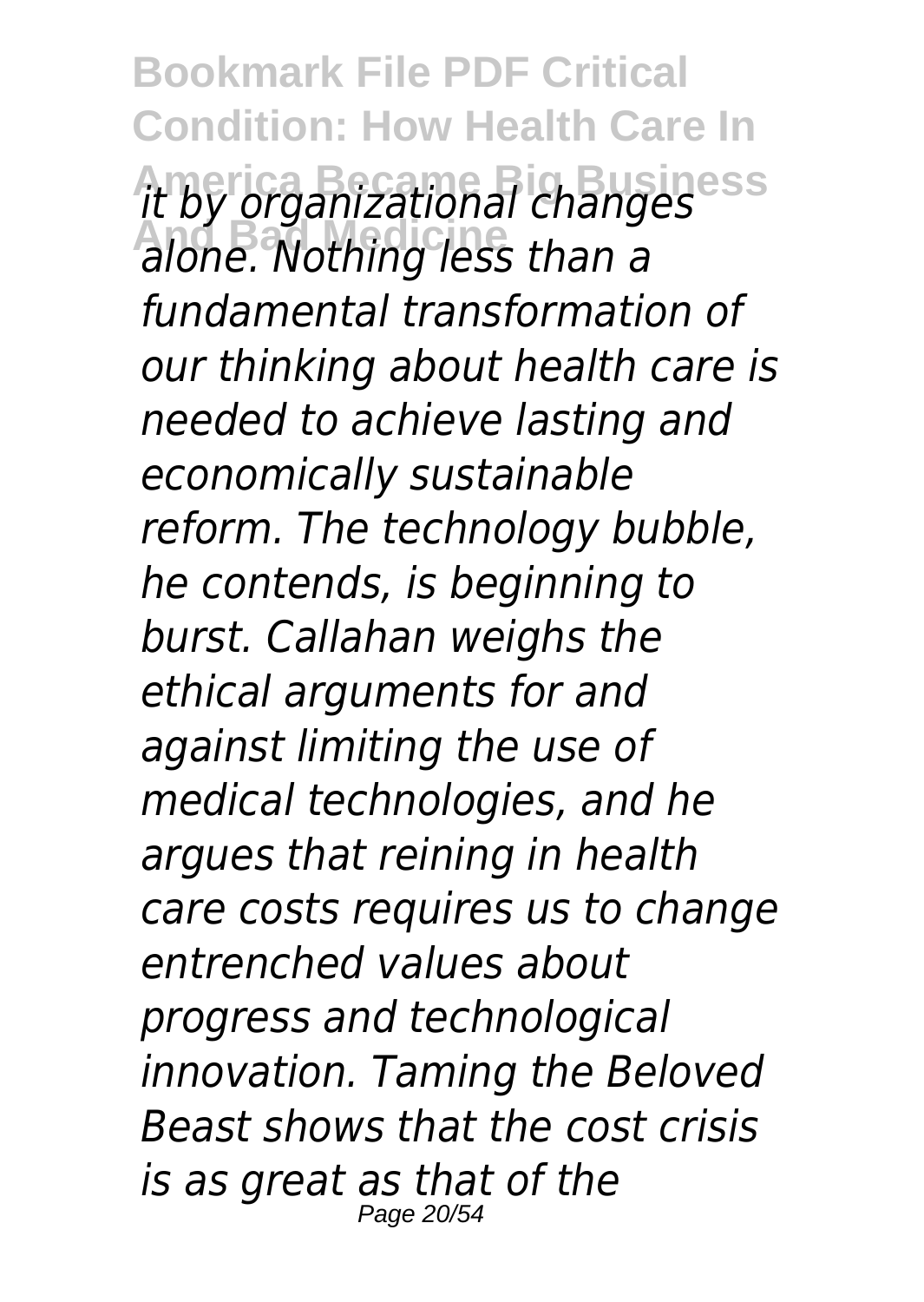**Bookmark File PDF Critical Condition: How Health Care In** uninsured. Only a government-**And Bad Medicine** *regulated universal health care system can offer the hope of managing technology and making it affordable for all. The Respiratory Tract in Pediatric Critical Illness and Injury Caring for Populations Design for Critical Care The Case for Alternative Healthcare A Practical Guide to Fiscal Issues and Activities Taming the Beloved Beast The contributors include prominent specialists in medical, military, and labour history, who provide valuable* Page 21/5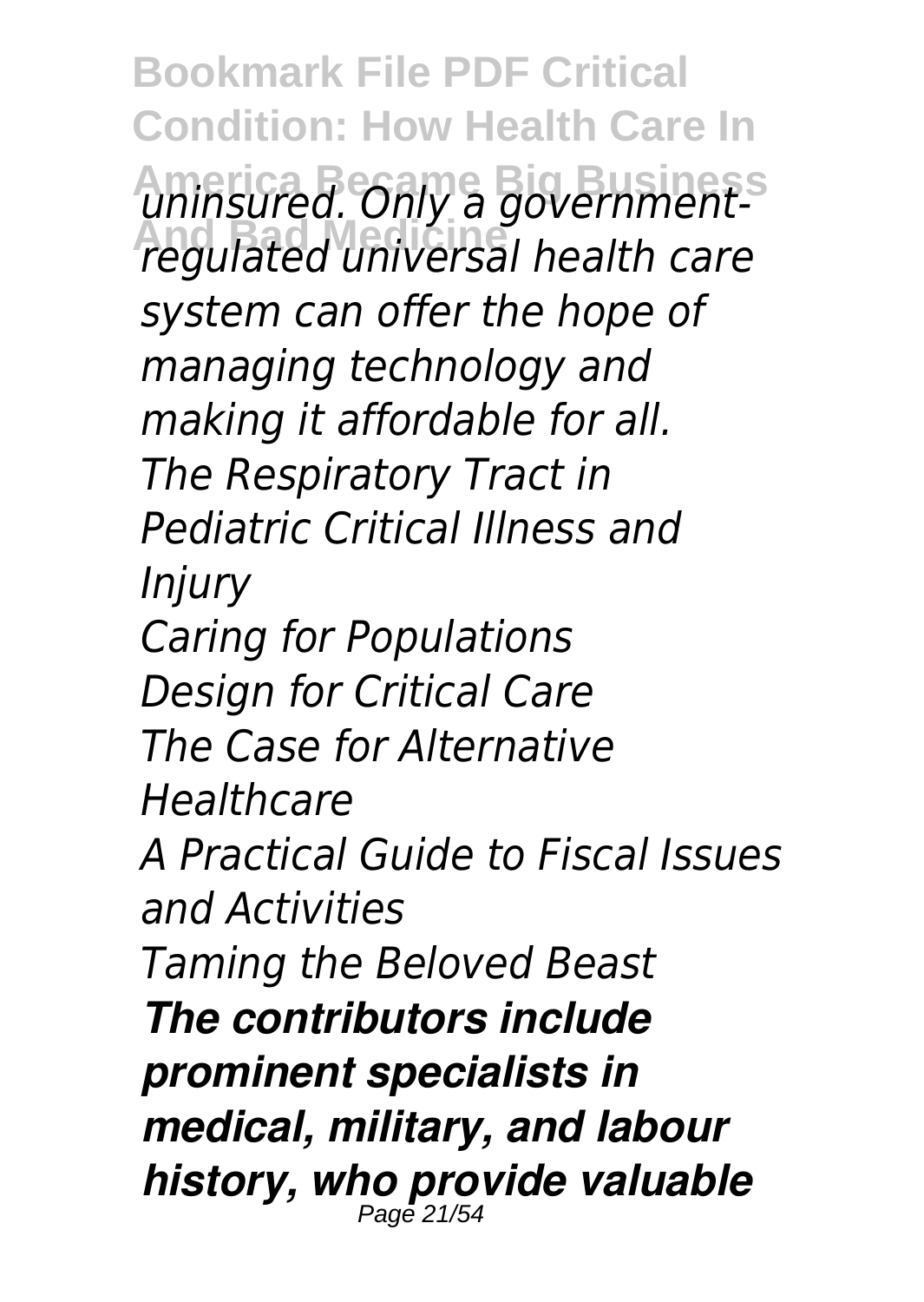**Bookmark File PDF Critical Condition: How Health Care In America Became Big Business** *examinations of such issues* **And Bad Medicine** *as the ideological origins of the welfare state, the experience of the Canadian Army Medical Corps during the First World War, and the development of neuropsychology during the Second World War. Several essays are particularly relevant to contemporary concerns. A history of sexually transmitted diseases (STDs) in Canada, extended to include present-day research, reveals underlying flaws in the approach to STDs taken by Canadian governments and the medical establishment.* Page 22/54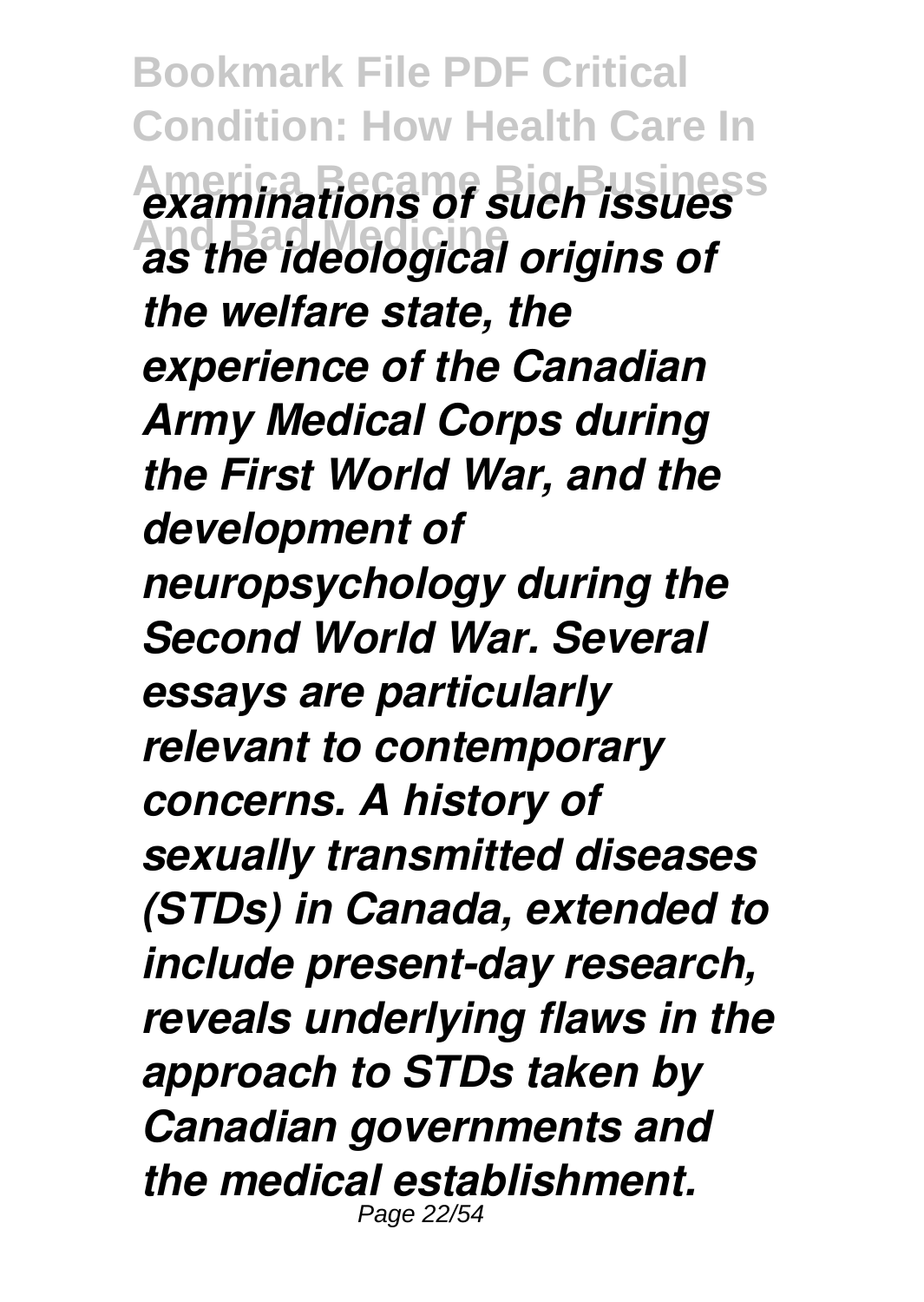**Bookmark File PDF Critical Condition: How Health Care In America Became Big Business** *The comparative development* **And Bad Medicine** *of health insurance in Canada and the United States is discussed in another essay. Other authors provide a historical and critical review of a key assumption of Canadian Medicare: that universal firstdollar coverage will enhance equity in the use of health services and in health status. In addition to David Naylor, who writes the Introduction, the contributors are Robin F. Badgley, Jay Cassel, Terry Copp, Raisa B. Deber, Colin D. Howell, Stephen J. Kunitz, Desmond Morton, Eugene Vayda, Samuel Wolfe, and* Page 23/5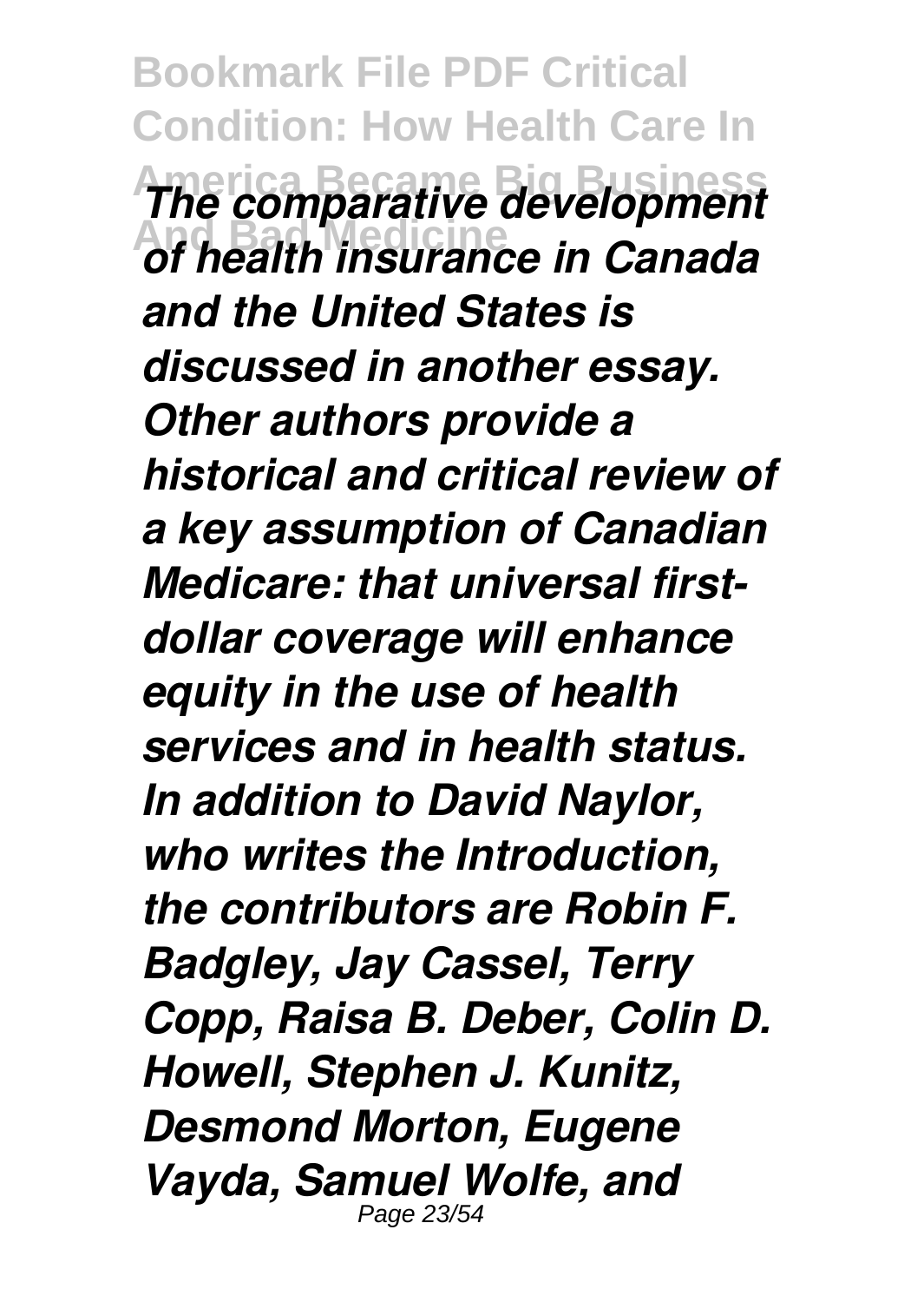**Bookmark File PDF Critical Condition: How Health Care In America Became Big Business** *Judith Young.* **And Bad Medicine** *America's health care system has become too complex and costly to continue business as usual. Best Care at Lower Cost explains that inefficiencies, an overwhelming amount of data, and other economic and quality barriers hinder progress in improving health and threaten the nation's economic stability and global competitiveness. According to this report, the knowledge and tools exist to put the health system on the right course to achieve continuous improvement and better quality care at a lower cost.* Page 24/5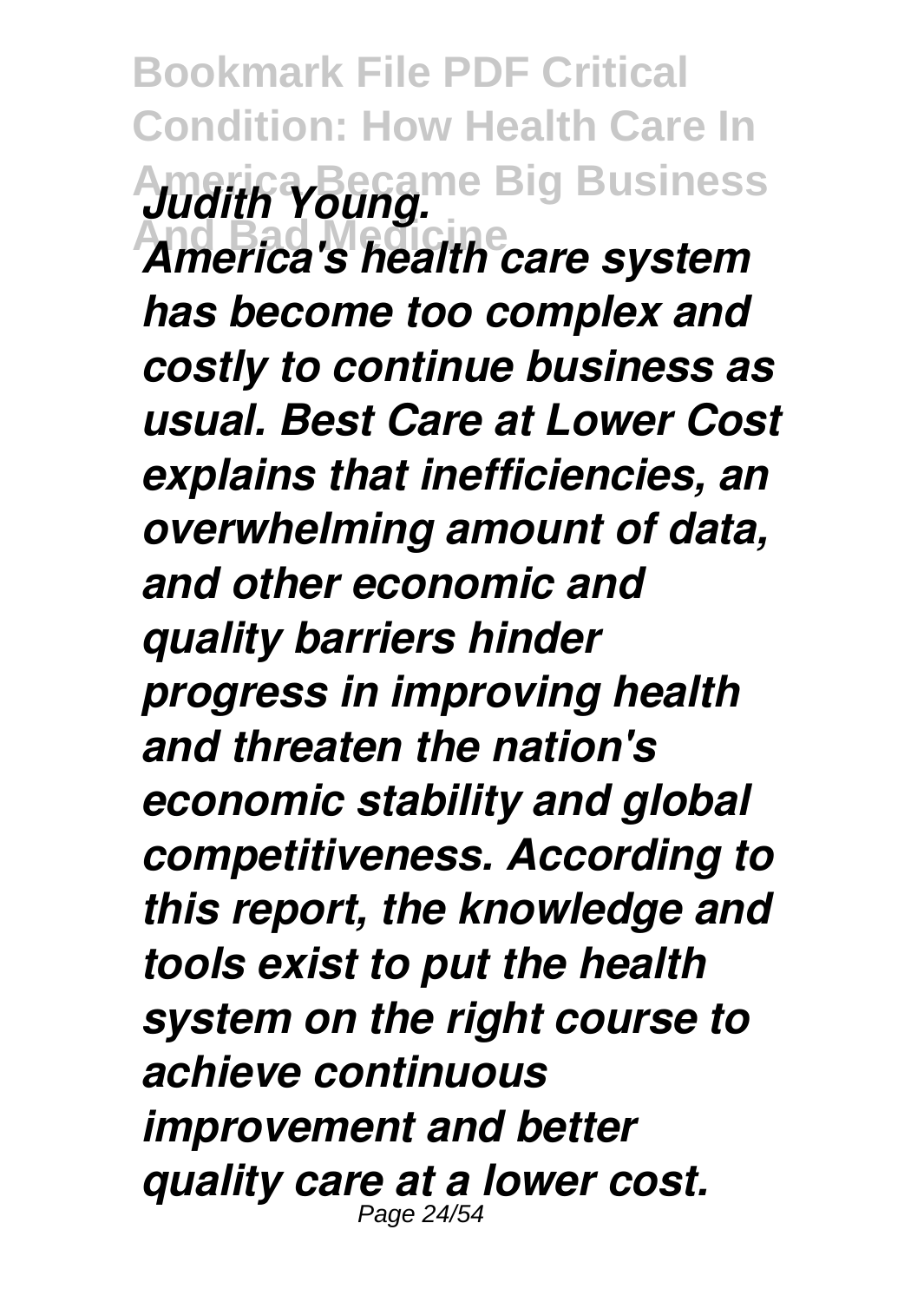**Bookmark File PDF Critical Condition: How Health Care In America Became Big Business** *The costs of the system's* **And Bad Medicine** *current inefficiency underscore the urgent need for a systemwide transformation. About 30 percent of health spending in 2009--roughly \$750 billion--was wasted on unnecessary services, excessive administrative costs, fraud, and other problems. Moreover, inefficiencies cause needless suffering. By one estimate, roughly 75,000 deaths might have been averted in 2005 if every state had delivered care at the quality level of the best performing state. This report* Page 25/54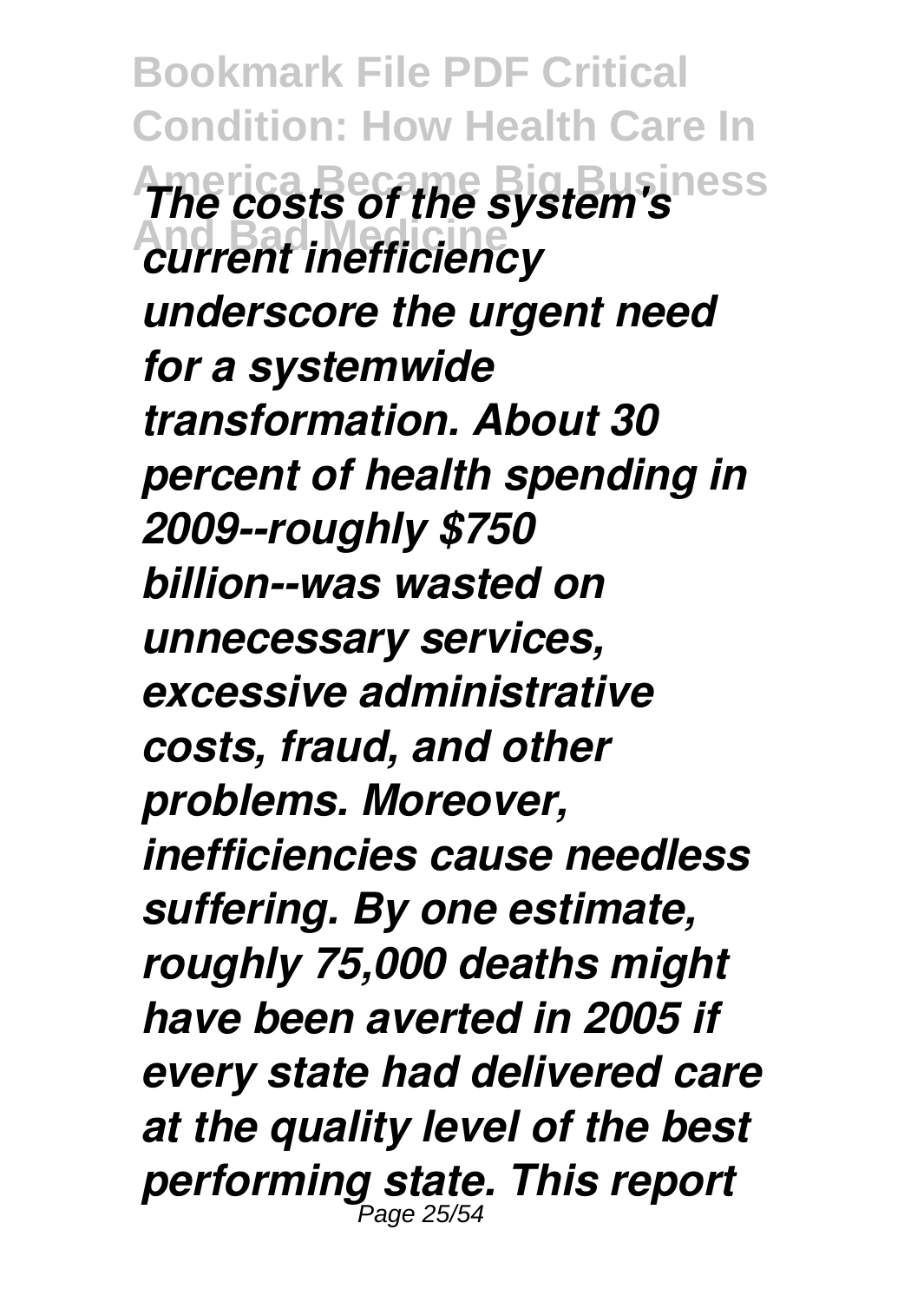**Bookmark File PDF Critical Condition: How Health Care In America Became Big Business** *states that the way health care* **And Bad Medicine** *providers currently train, practice, and learn new information cannot keep pace with the flood of research discoveries and technological advances. About 75 million Americans have more than one chronic condition, requiring coordination among multiple specialists and therapies, which can increase the potential for miscommunication, misdiagnosis, potentially conflicting interventions, and dangerous drug interactions. Best Care at Lower Cost emphasizes that a better use* Page 26/54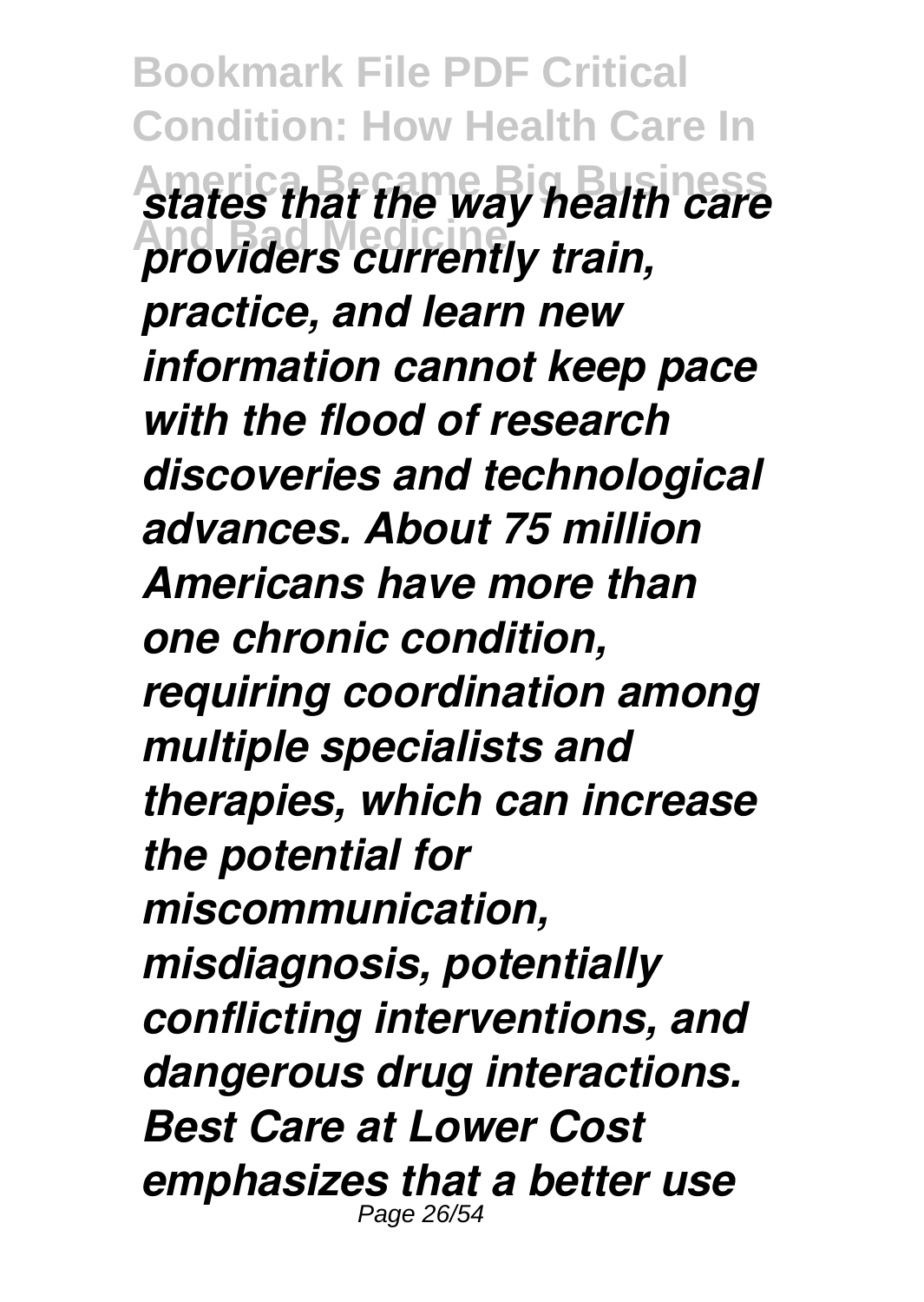**Bookmark File PDF Critical Condition: How Health Care In America Became Big Business** *of data is a critical element of* **And Bad Medicine** *a continuously improving health system, such as mobile technologies and electronic health records that offer significant potential to capture and share health data better. In order for this to occur, the National Coordinator for Health Information Technology, IT developers, and standard-setting organizations should ensure that these systems are robust and interoperable. Clinicians and care organizations should fully adopt these technologies, and patients should be encouraged to use tools, such* Page 27/54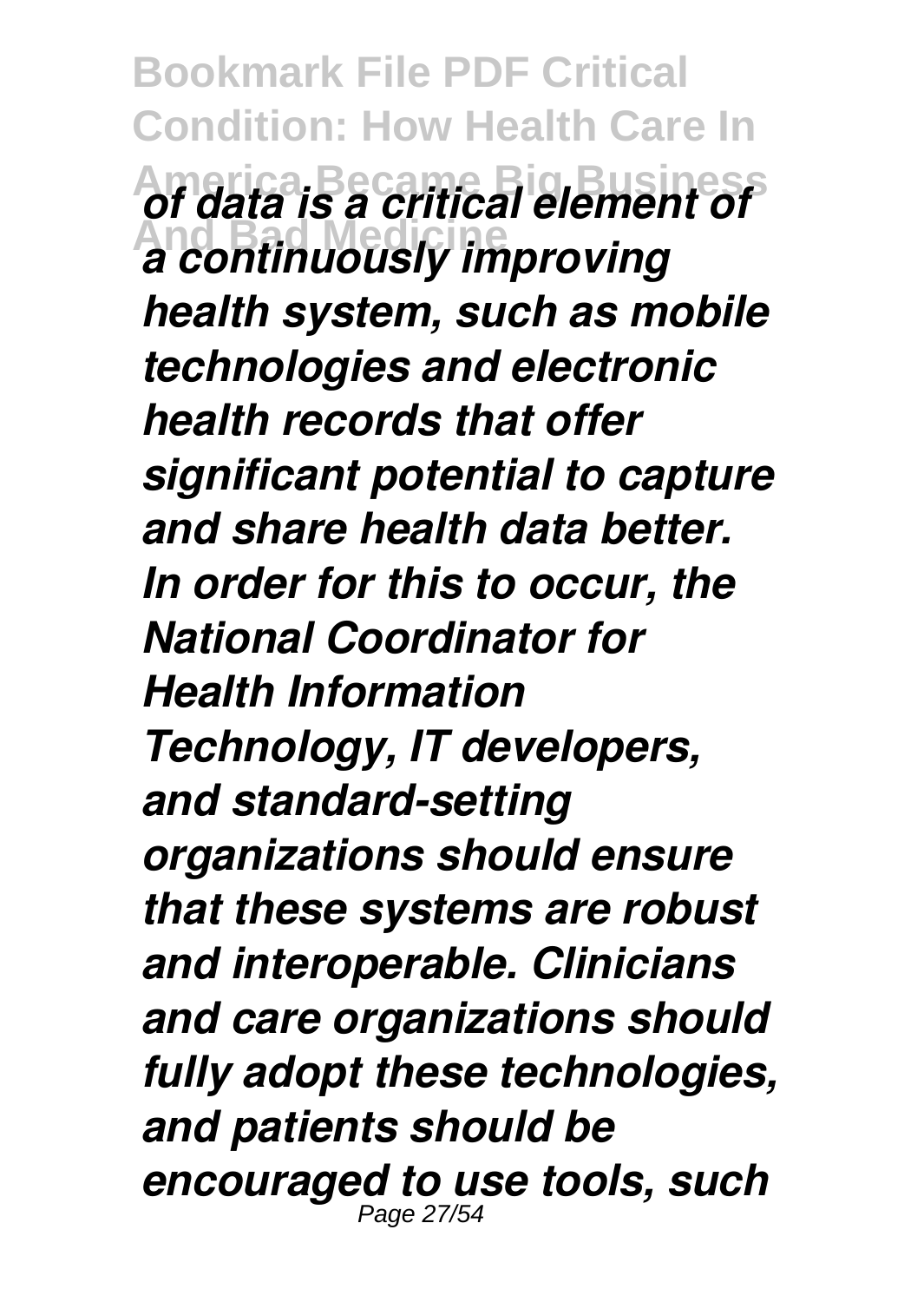**Bookmark File PDF Critical Condition: How Health Care In America Became Big Business** *as personal health information* **And Bad Medicine** *portals, to actively engage in their care. This book is a call to action that will guide health care providers; administrators; caregivers; policy makers; health professionals; federal, state, and local government agencies; private and public health organizations; and educational institutions. Analyzing data sets has continued to be an invaluable application for numerous industries. By combining different algorithms, technologies, and systems used to extract information* Page 28/54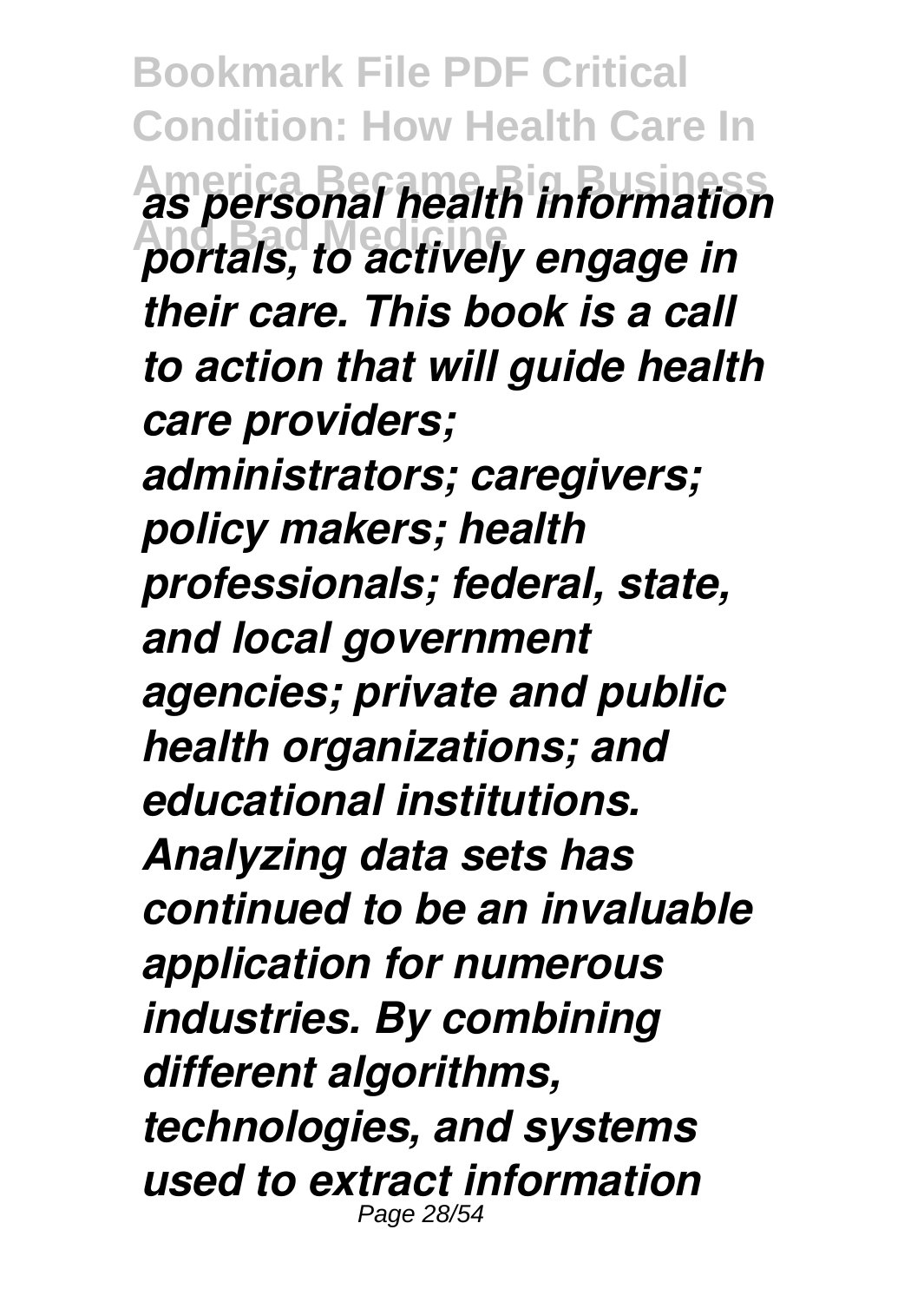**Bookmark File PDF Critical Condition: How Health Care In America Became Big Business** *from data and solve complex* **And Bad Medicine** *problems, various sectors have reached new heights and have changed our world for the better. The Handbook of Research on Engineering, Business, and Healthcare Applications of Data Science and Analytics is a collection of innovative research on the methods and applications of data analytics. While highlighting topics including artificial intelligence, data security, and information systems, this book is ideally designed for researchers, data analysts, data scientists, healthcare administrators,* Page 29/54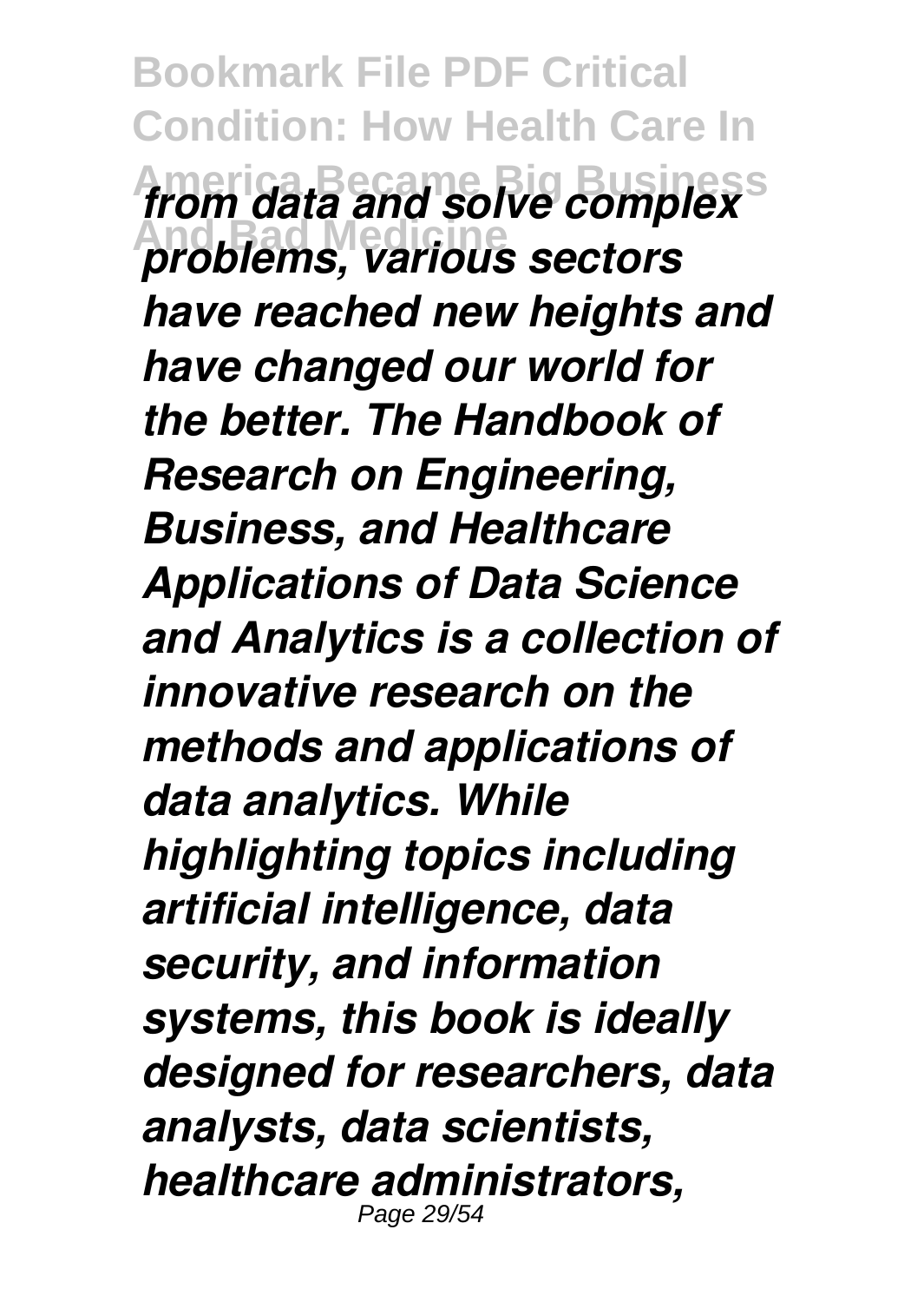**Bookmark File PDF Critical Condition: How Health Care In America Became Big Business** *executives, managers,* **And Bad Medicine** *engineers, IT consultants, academicians, and students interested in the potential of data application technologies. This unique, problem-solving, case-based approach shows you how. You'll encounter different case studies in every chapter—that explore concepts such as community assessments, public health policy, and surveillance. Step by step, you'll develop the knowledge and skills you need to apply public health principles across a variety of health care settings, special populations, and scenarios.* Page 30/54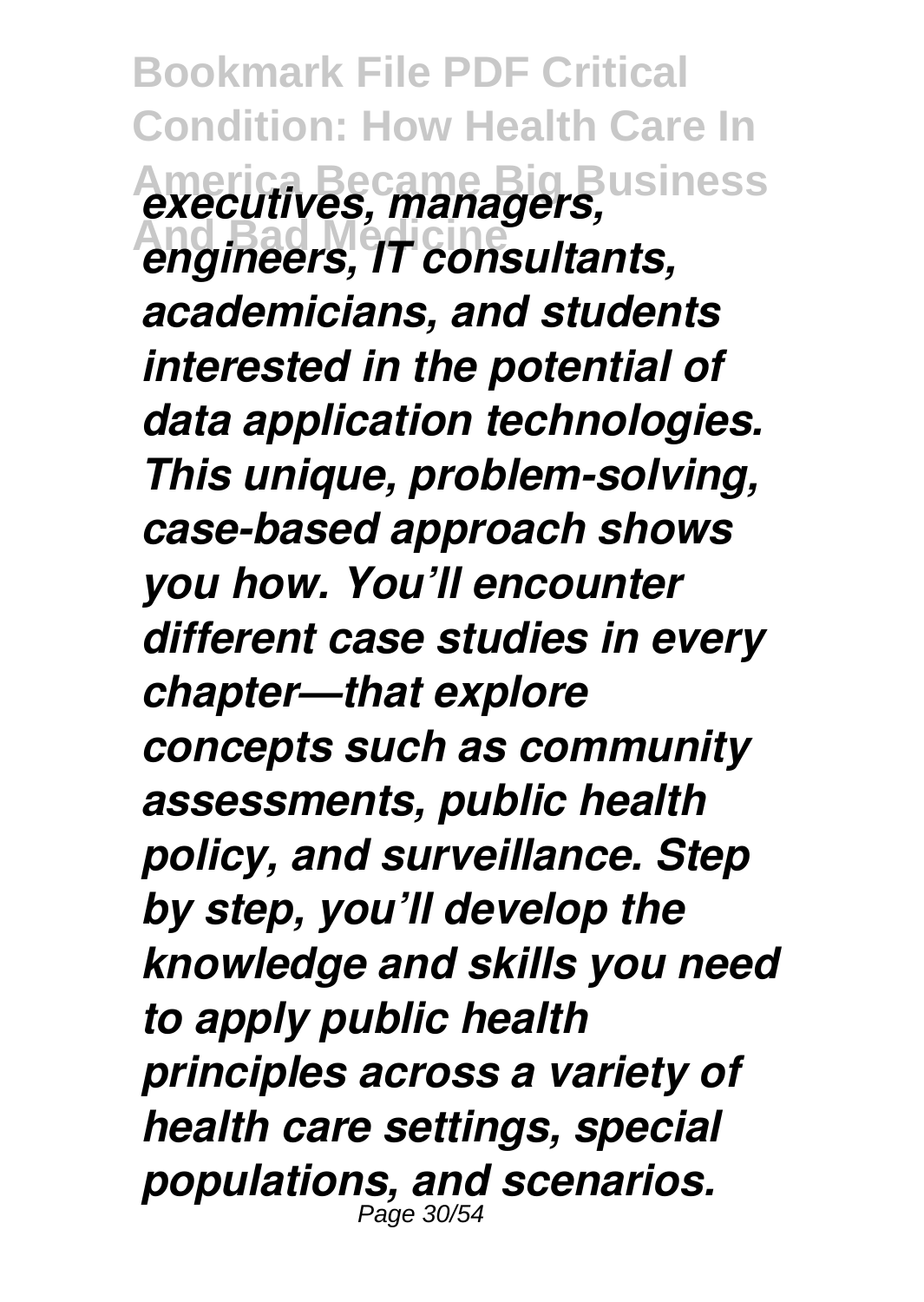**Bookmark File PDF Critical Condition: How Health Care In America Became Big Business** *Social Movements and the* **And Bad Medicine** *Transformation of American Health Care How Health Care in America Became Big Business-- and Bad Medicine Universal Health Care A Report and Annotated Bibliography : Supplement 1, 1970-1973 Health Data in the Information Age Human Health and the Environment* In this thoroughly revised and updated third edition of Fundamentals of Health Care Financial Management, consultant and educator Steven Berger offers

Page 31/54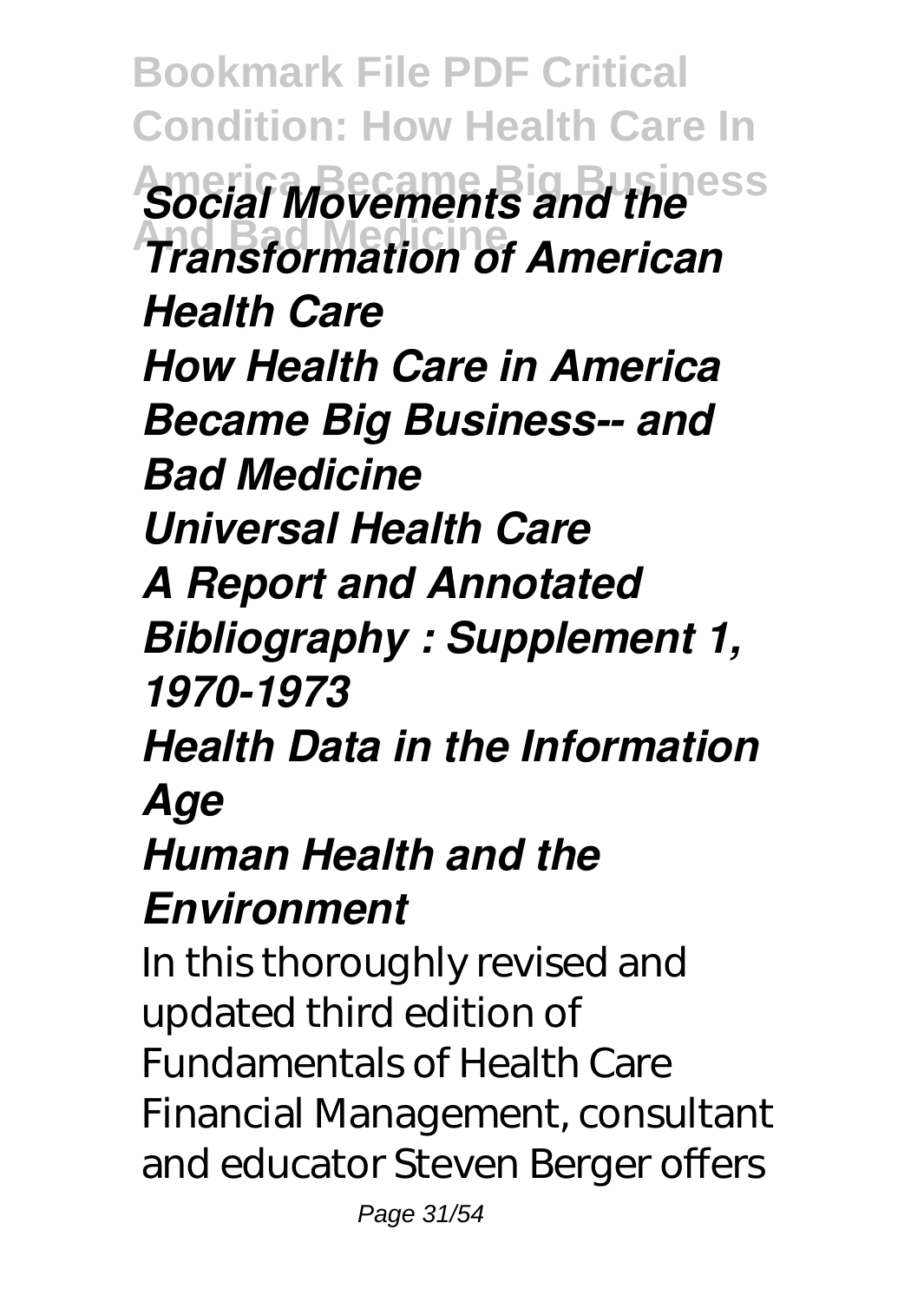**Bookmark File PDF Critical Condition: How Health Care In America Became Big Business** a practical step-by-step approach to understanding the fundamental theories and relationships guiding financial decisions in health care organization. Set in a fictional midsized hospital, the book is written in diary form, taking the reader into the inner workings of the finance executive's office. This introduction to the most-used tools and techniques of health care financial management includes health care accounting and financial statements; managing cash, billings and collections; making major capital investments; determining cost and using cost information in decision-making; budgeting and performance measurement; and pricing. As in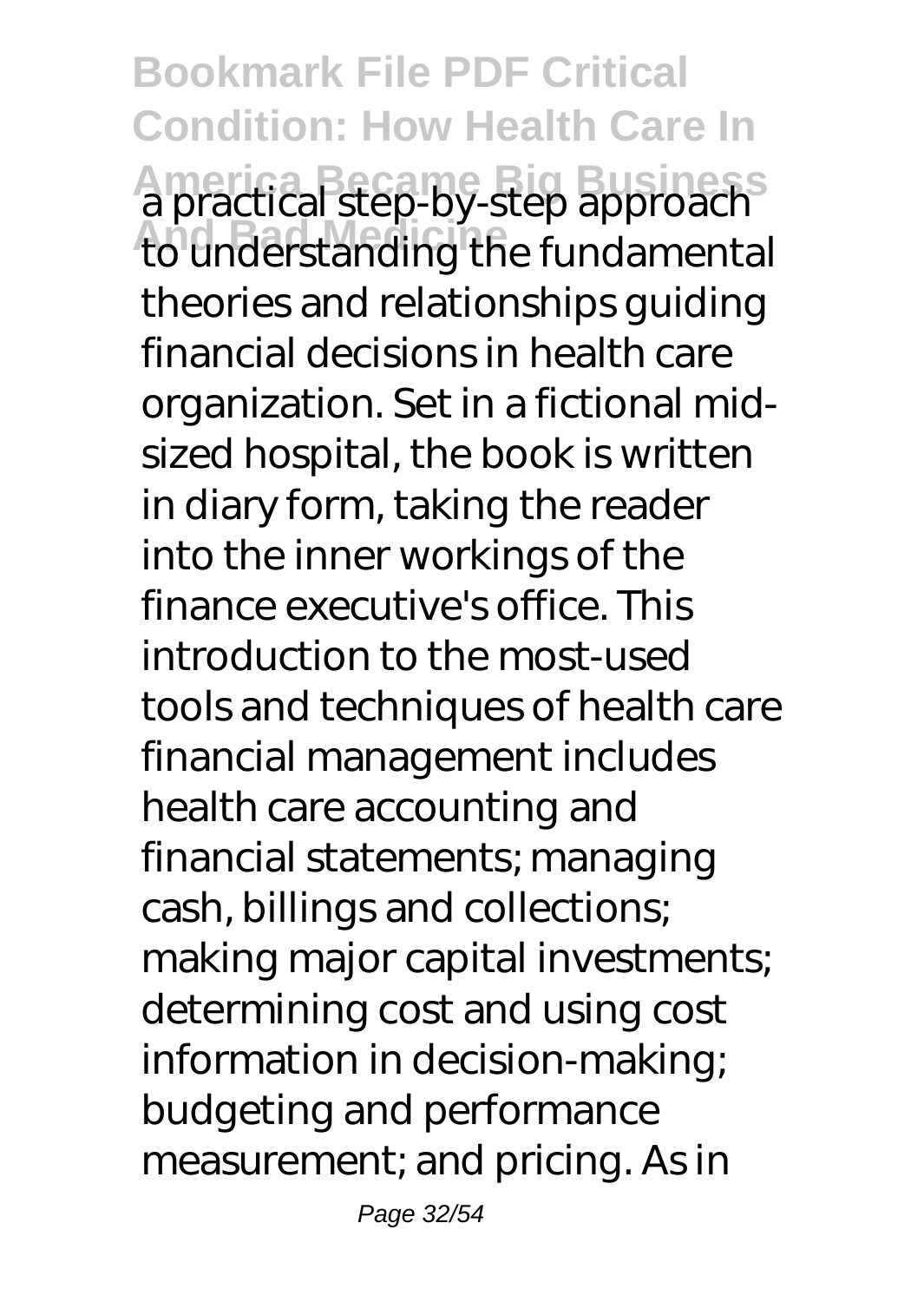**Bookmark File PDF Critical Condition: How Health Care In America Became Big Business** the previous editions, this book **And Bad Medicine** introduces key practical concepts in fundamental areas of financial management.

New Edition Available 5/1/2013 Building on the wisdom and forward thinking of authors John Monagle and David Thomasa, this thorough revision of Health Care Ethics: Critical Issues for the 21st Century brings the reader up-todate on the most important issues in biomedical ethics today. Critical ConditionHow Health Care in America Became Big Business- and Bad MedicineBroadway Provides divergent views on the issue of universal healthcare, weighing personal choice against public opinion.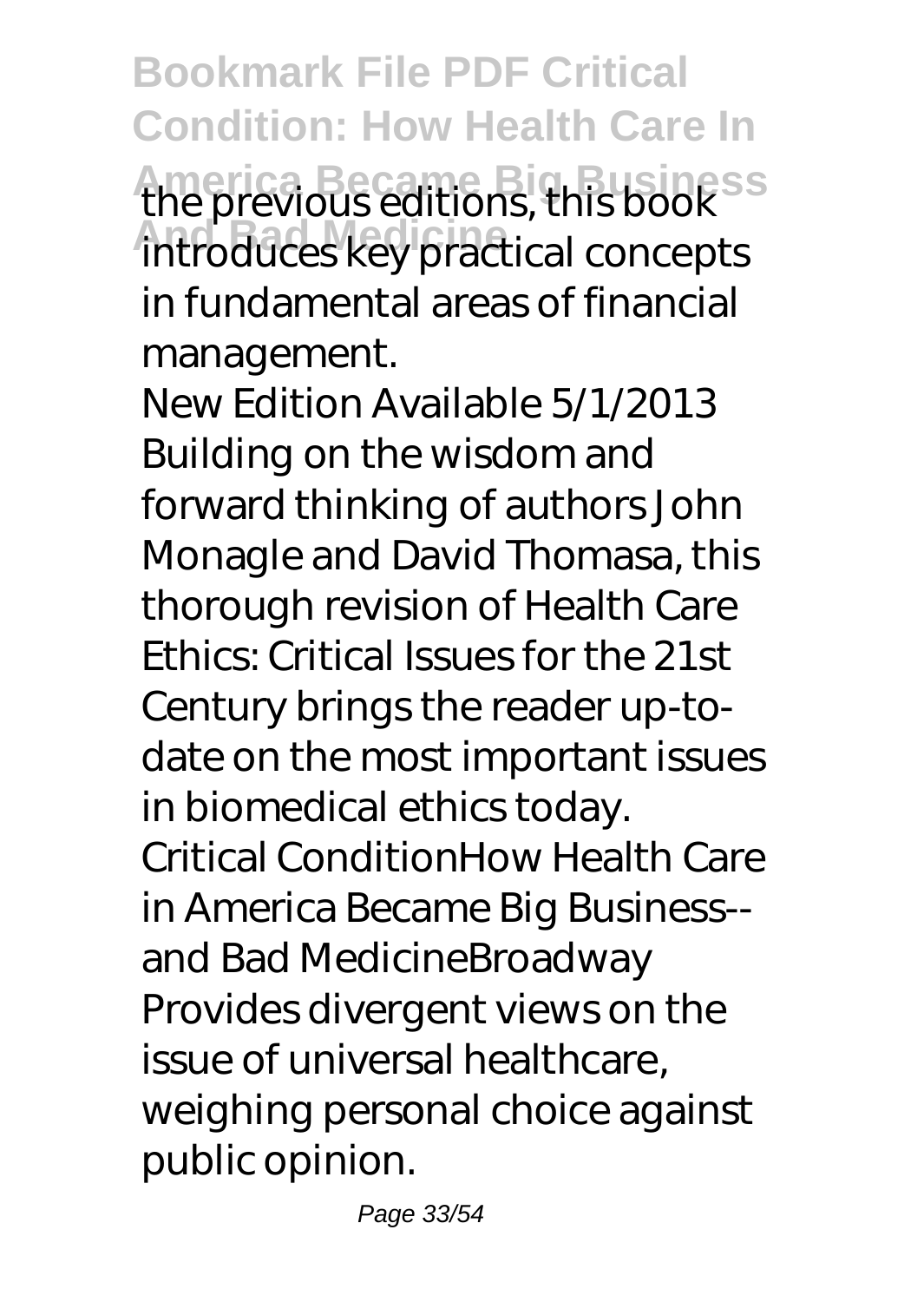**Bookmark File PDF Critical Condition: How Health Care In America Became Big Business** In critical condition **The Privacy Prescription** Ethical Issues in Health Services Bringing Human Rights Home Problems with Immigration Detainee Medical Care

*Fully updated, this new edition provides a comprehensive examination of the ways that health policy has been shaped by the political, socioeconomic, and ideological environment of the United States. The roles played by public and private, institutional and individual actors in designing the healthcare system are identified at all levels.*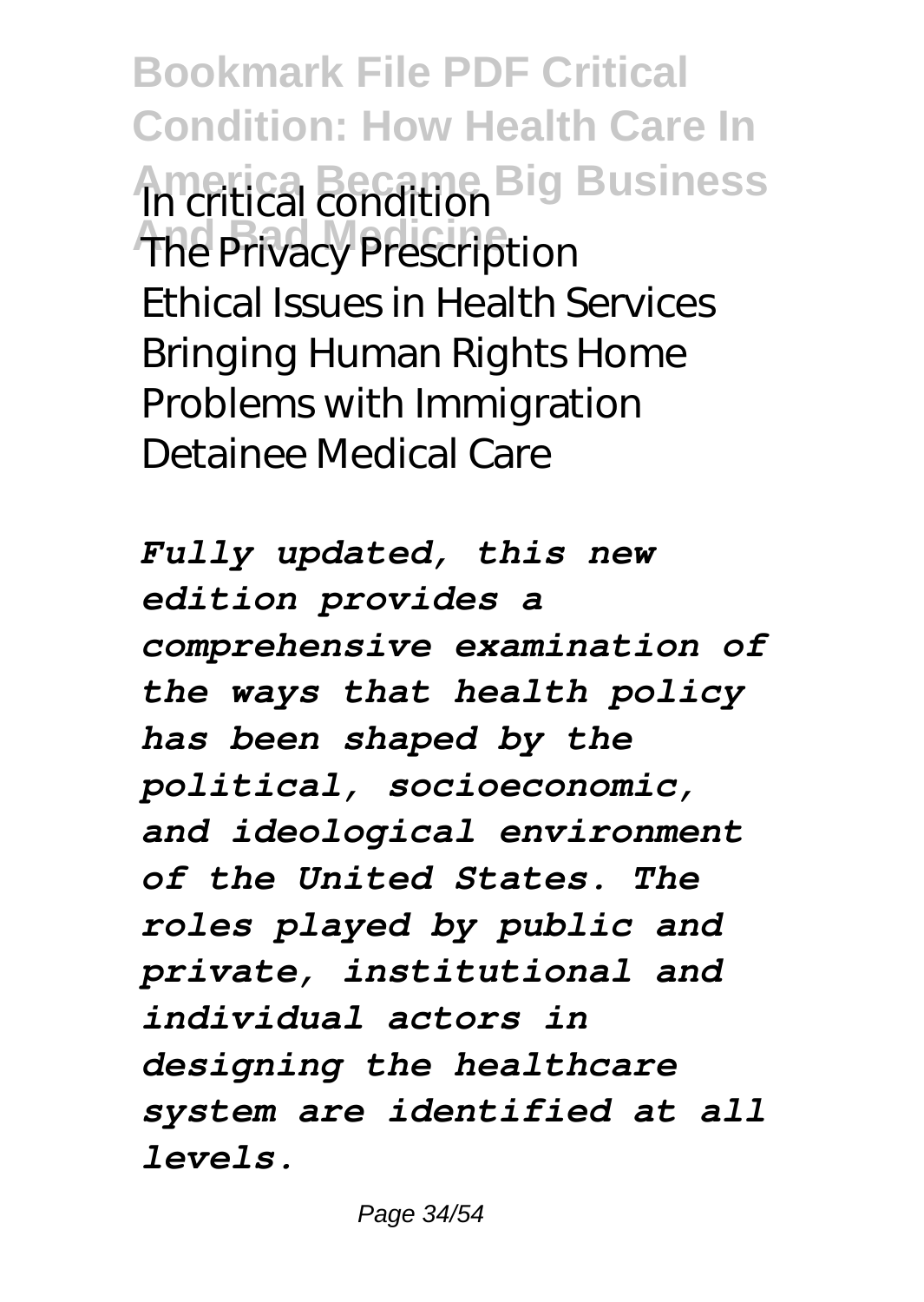**Bookmark File PDF Critical Condition: How Health Care In America Became Big Business** *This thoroughly revised and* **And Bad Medicine** *updated book provides a strategic and operational resource for use in planning and decision-making. The Handbook enables readers to fine-tune operation strategies by providing updates on critical managed care issues, insights to the complex managed care environment, and methods to gain and maintain costefficient, high quality health services. With 30 new chapters, it includes advice from managers in the field on how to succeed in every aspect of managed care including: quality management, claims and benefits administration, and* Page 35/54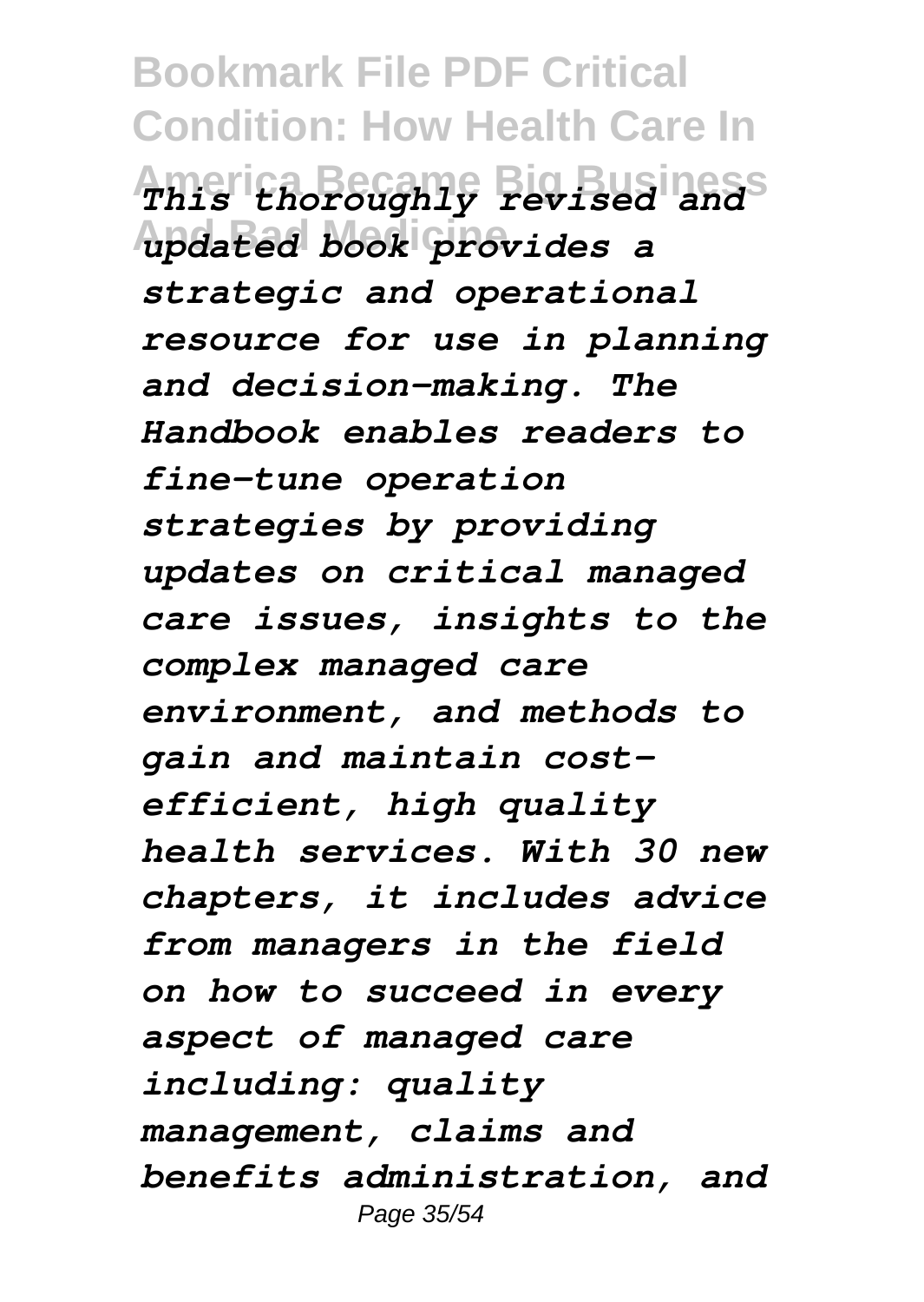**Bookmark File PDF Critical Condition: How Health Care In America Became Big Business** *managing patient demand. The* **And Bad Medicine** *Handbook is considered to be the standard resource for the managed care industry. Why is our health care system so fragmented in the care it gives patients? Why is there little coordination amongst the many doctors who treat individual patients, who often even lack access to a common set of medical records? Why is fragmentation a problem even within a single hospital, where errors or miscommunications often seem to result from poor coordination amongst the myriad of professionals treating any one individual patient? Why is health care* Page 36/54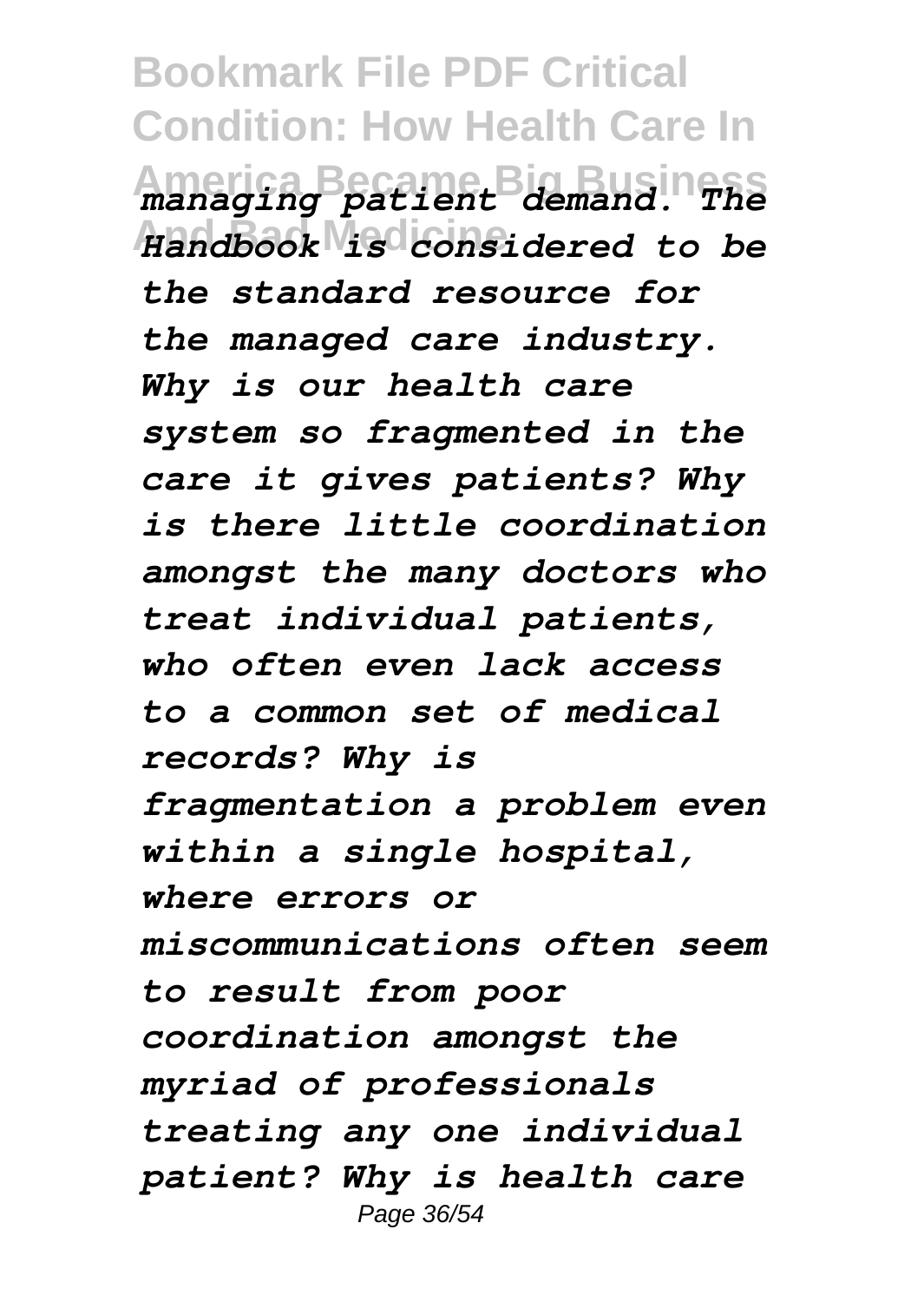**Bookmark File PDF Critical Condition: How Health Care In America Became Big Business** *fragmented both over time,* **And Bad Medicine** *so that too little is spent on preventive care, and across patients, so that resources are often misallocated to the patients who need it least? The Fragmentation of U.S. Health Care: Causes and Solutions approaches these broad questions with a highly interdisciplinary approach. The articles included in the work address legal and regulatory issues, including laws that mandate separate payments for each provider, restrict hospitals or others from controlling or rewarding the set of providers treating a patient to assure coordinated care,* Page 37/54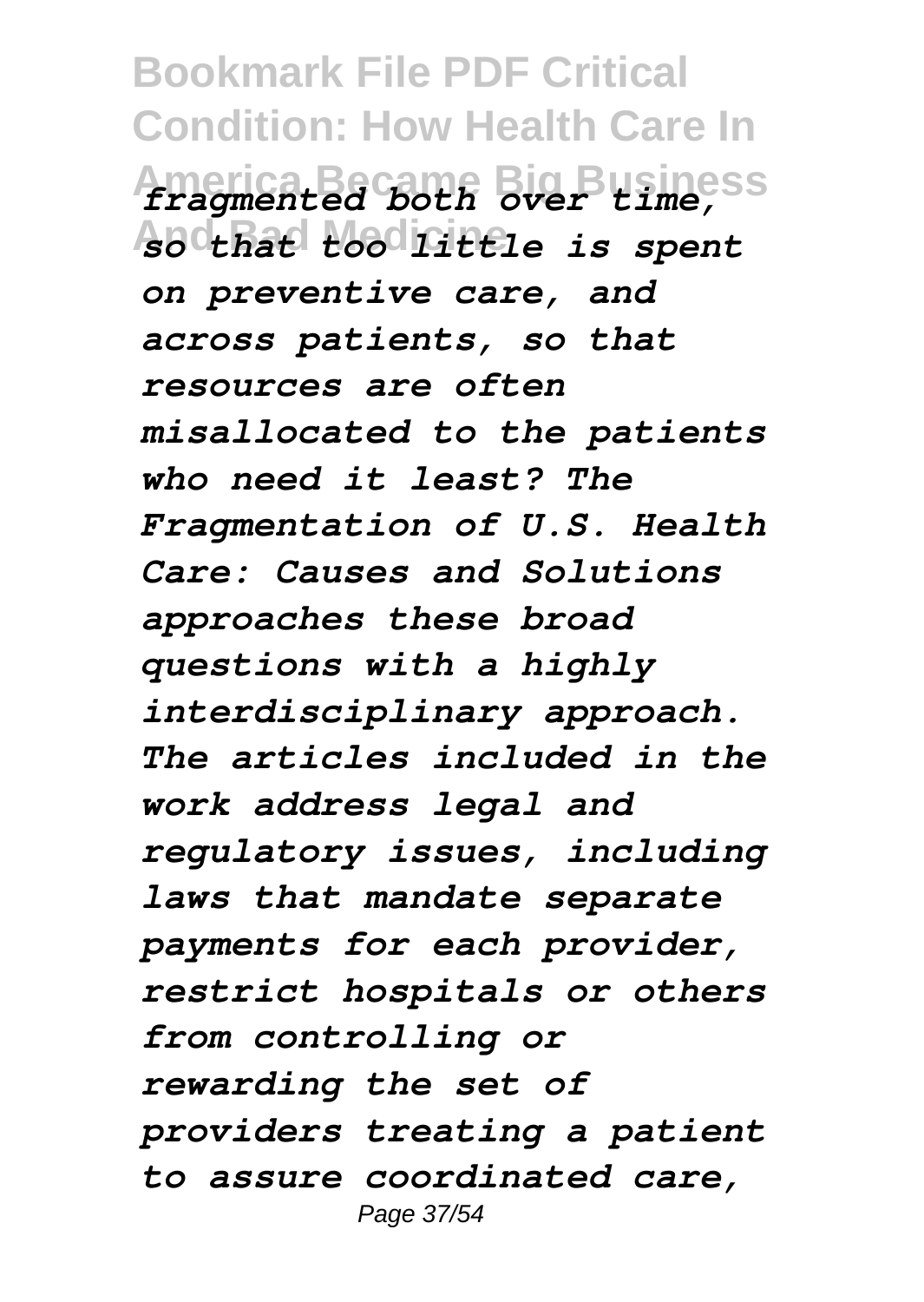**Bookmark File PDF Critical Condition: How Health Care In America Became Big Business** *and provide affirmative* **And Bad Medicine** *disincentives for coordinating care by paying more for uncoordinated care that requires more services. Business reasons for the current form of hospital organization are considered, and efficiency and design are examined and compared to other industries. The economics of current hospital organization are also taken into account. The authors examine and propose various reforms that make our health care system less fragmented, more efficient,*

*effective.*

*and more medically*

*A team of Pulitzer Prizewinning investigative* Page 38/54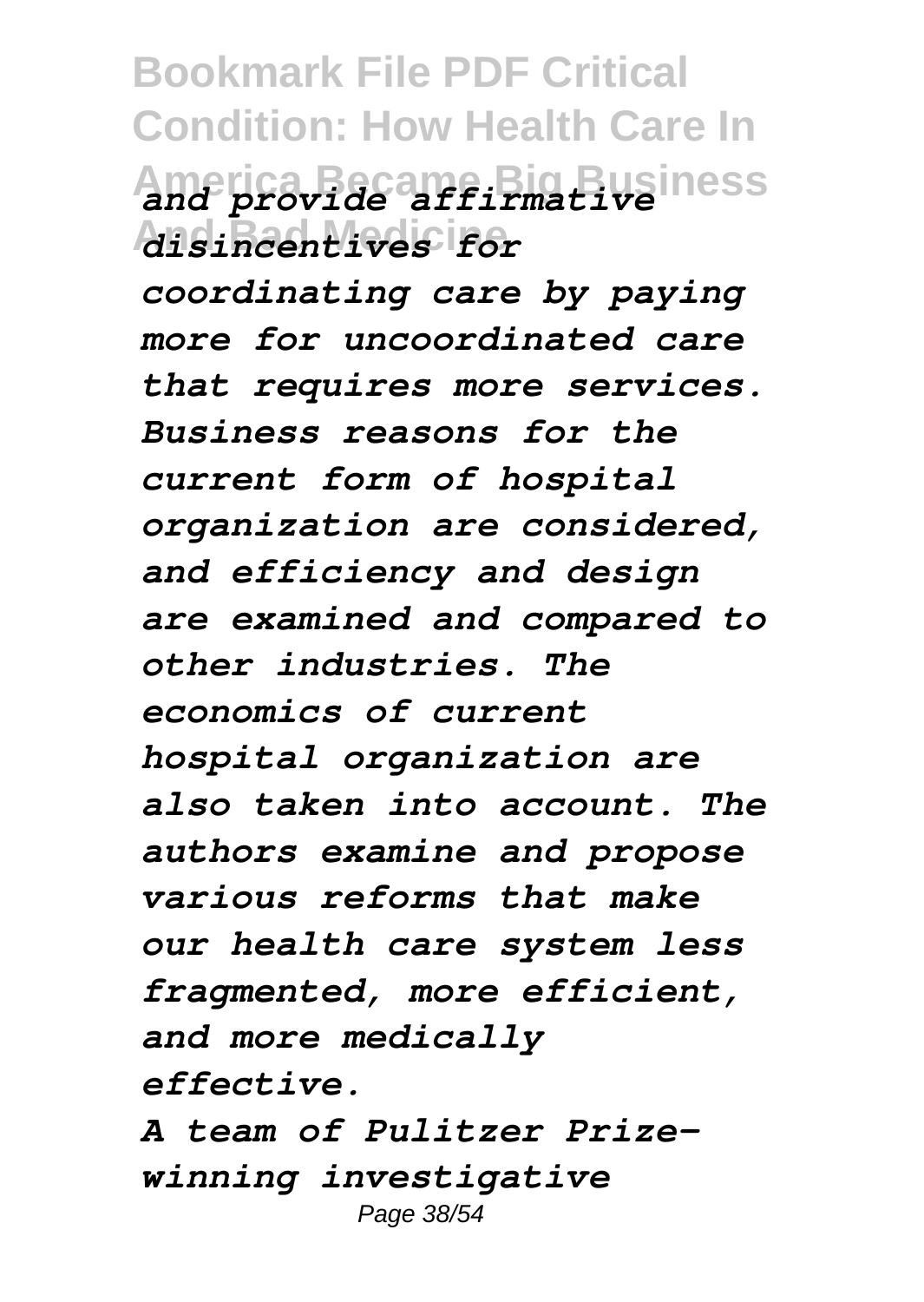**Bookmark File PDF Critical Condition: How Health Care In America Became Big Business** *journalists offers a* **And Bad Medicine** *provocative expos of America's health-care system, profiling the hospitals, doctors, and patients that have become trapped by the system, while the HMOs, pharmaceutical companies, and nursing home operators are reaping enormous profits. Reprint. 25,000 first printing. Healthcare Politics and Policy in America Emergencies in Critical Care In Critical Condition Critical Realism for Health and Illness Research A Practical Introduction Breakthroughs in Research and Practice* The principal role of the Page 39/54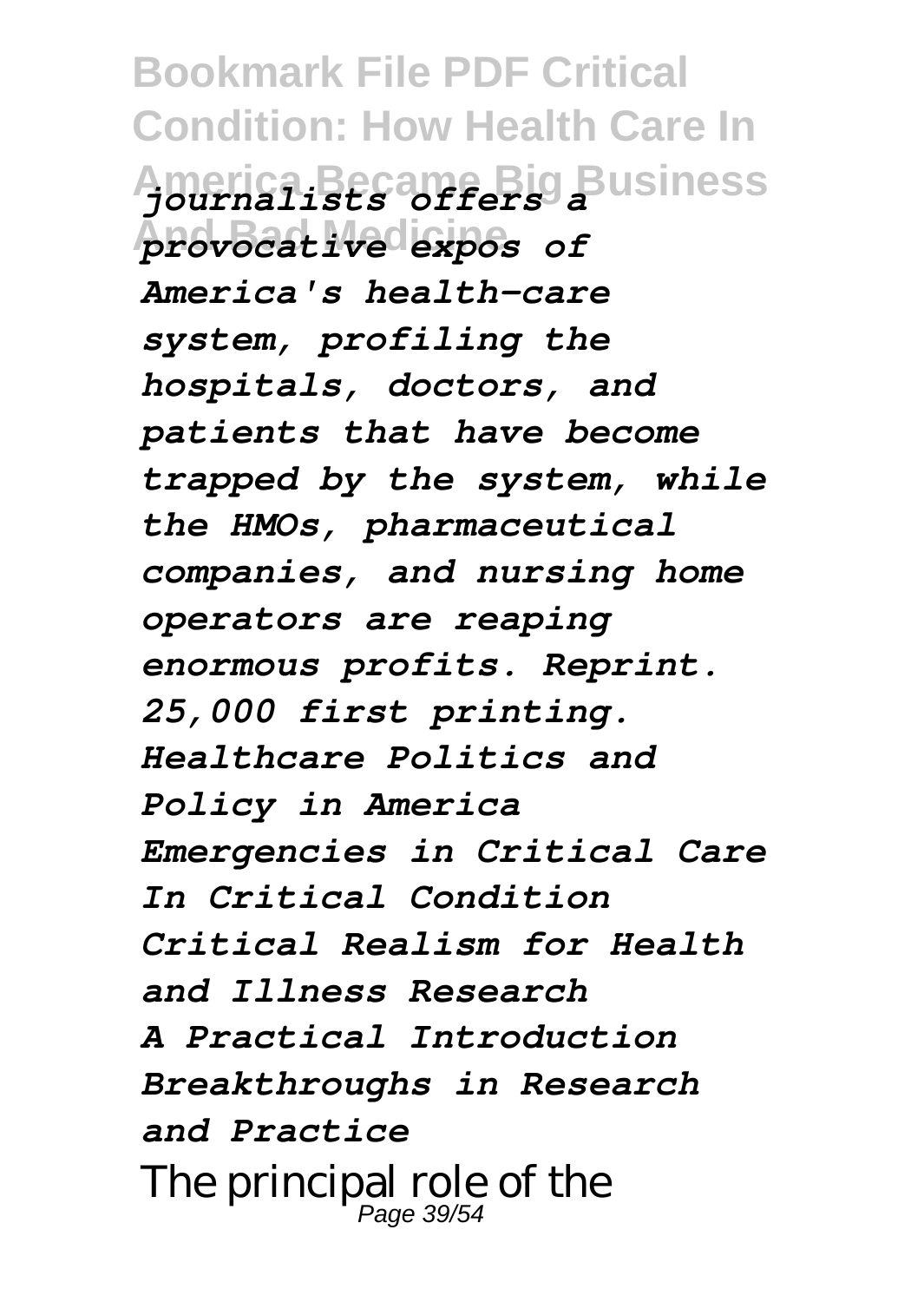**Bookmark File PDF Critical Condition: How Health Care In America Became Big Business**<br> **And Bad Medicines**<br>
And Bad Medicines of respiratory ef? cient exchange of respiratory gases (O and CO ) with the environment. The respiratory system is unique in that it is constantly 2 2 exposed to a barrage of foreign substances from both the internal environment (at any one point in time, approximately one-half of the cardiac output is received by the lungs) and the external environment (with each breath, the respiratory tract is exposed to pollens, viruses, bacteria, smoke, etc). According to the Centers for Disease Control and Prevention, diseases of the resratory system were the seventh Page 40/54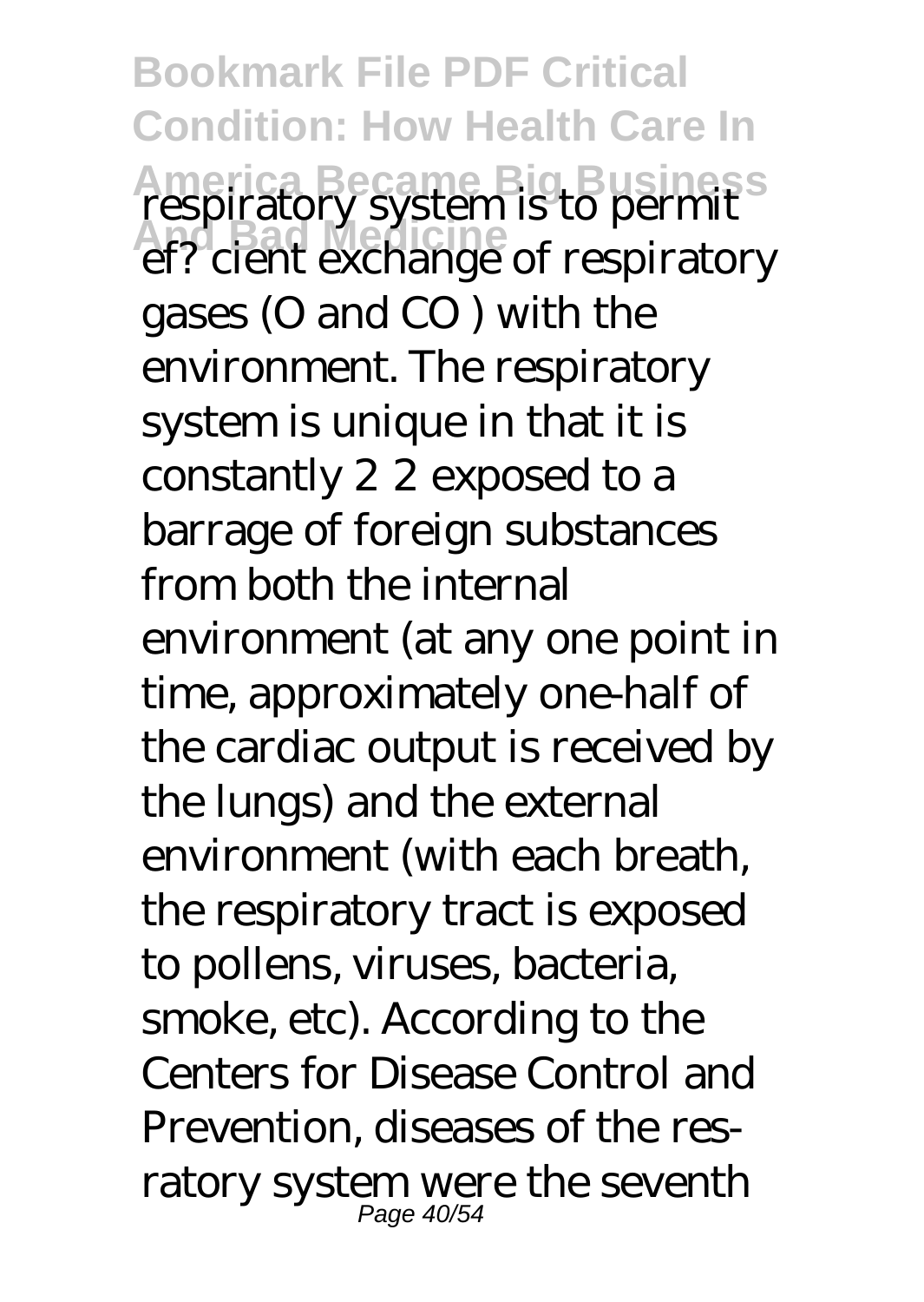**Bookmark File PDF Critical Condition: How Health Care In America Became Big Business And Bad Medicine** and eighth leading causes of deaths in children aged 1 to 19 years in 2003 [1]. Dr. George A. Gregory, one of the founding fathers of pediatric critical care me- cine, once estimated that acute respiratory failure accounts for nearly 50% of all admissions to the pediatric intensive care unit (PICU) [2]. Just as important are the many diseases that affect the respiratory system that are not associated with acute respiratory failure, but nevertheless constitute a major portion of the practice of pediatric critical care medicine, some of which account for signi? cant Page 41/54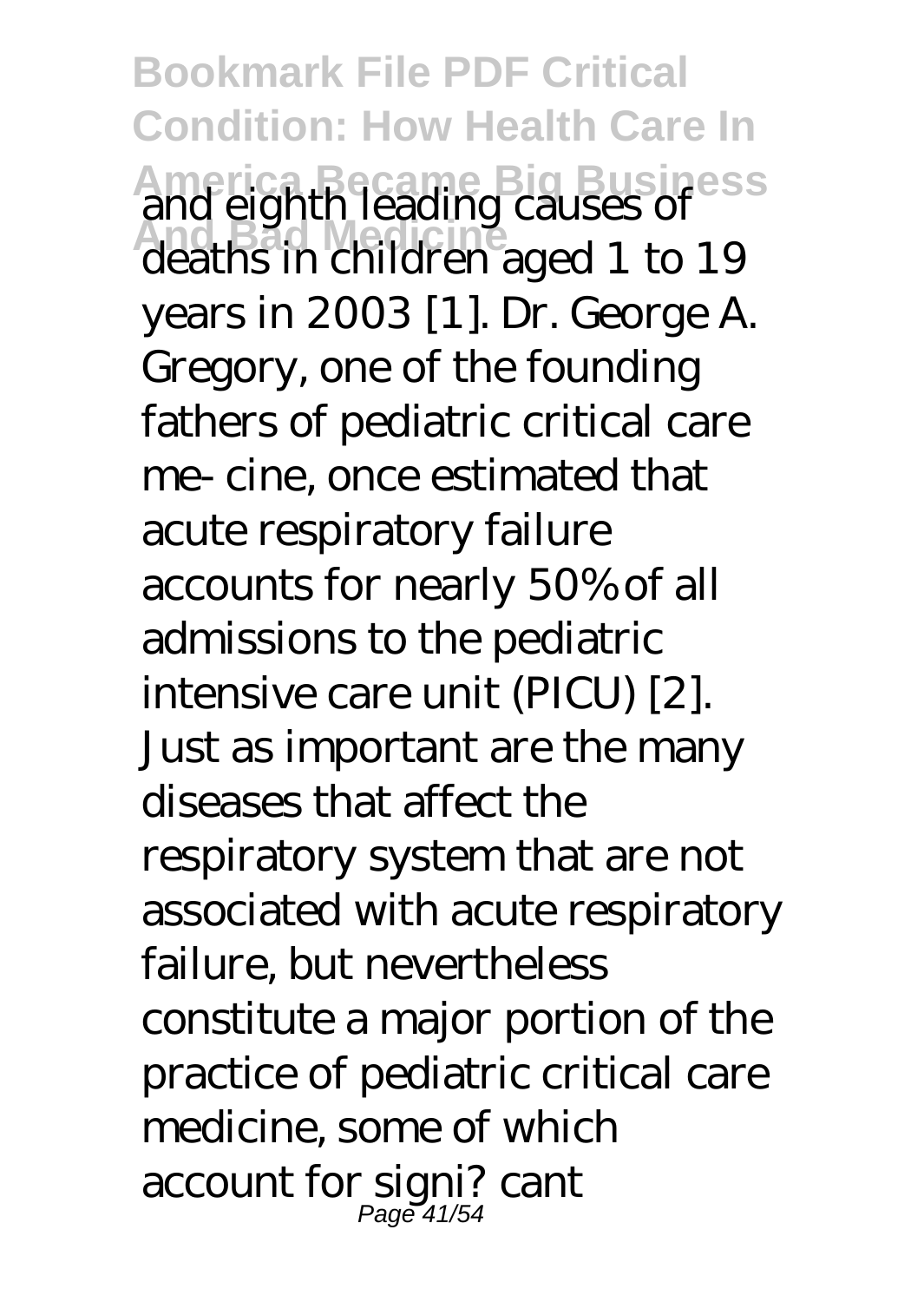**Bookmark File PDF Critical Condition: How Health Care In America Became Big Business And Bad Medicine** morbidity and mortality [3]. Once again, we would like to dedicate this textbook to our families and to the physicians and nurses who provide steadfast care every day in pediatric intensive care units across the globe. Derek S. Wheeler Hector R. Wong Thomas P. Critical realism helps

researchers to extend and clarify their analyses. This original text draws on international examples of health and illness research across the life course, from small studies to large trials, to show how versatile critical realism can be in validating research and Page 42/54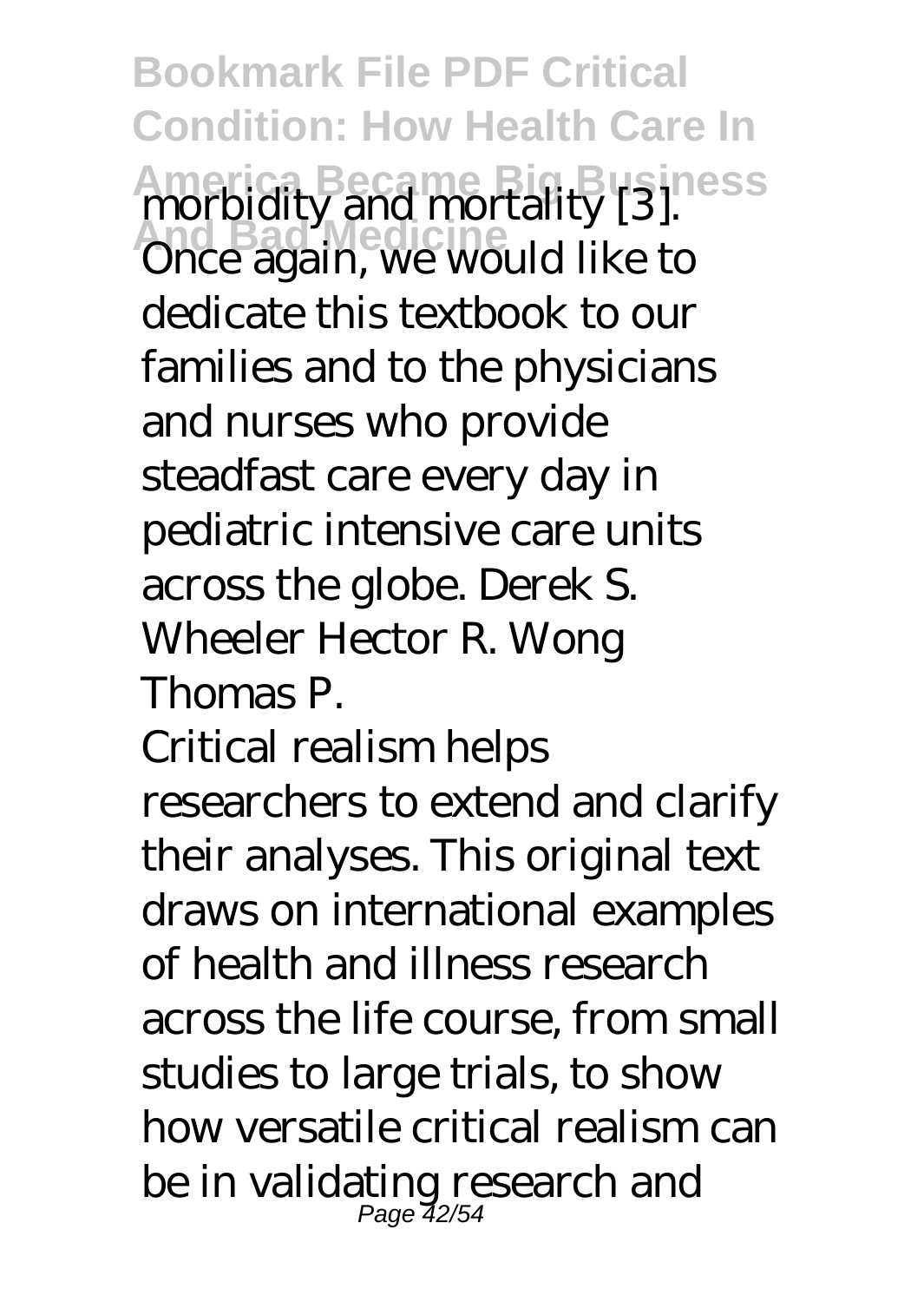**Bookmark File PDF Critical Condition: How Health Care In America Became Big Business<br>
<b>Connecting it to policy and**<br> **Angeriad** Medicine practice.

Critical Government Documents on Health Care reviews of many of the major health issues facing us today. The book does not argue any one viewpoint. Instead, it is an attempt to gather together information from as many sources as possible and presents arguments for and against the issues covered so that you the reader can come to your own conclusions. Areas covered include killer diseases such as heart disease, cancer, stroke, respiratory diseases, and obesity. It discusses the arguments for Page 43/54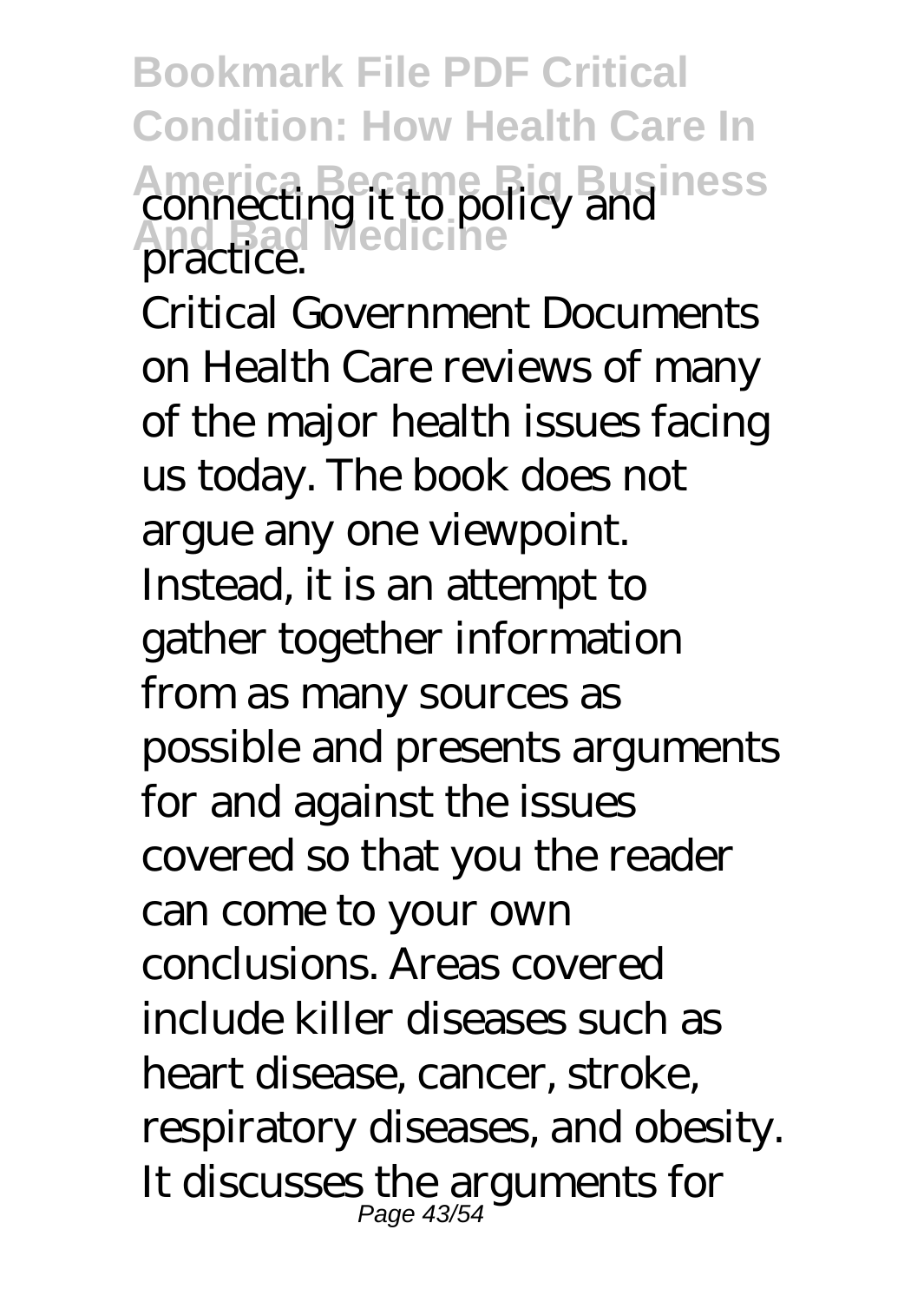**Bookmark File PDF Critical Condition: How Health Care In America Became Big Business<br>
and against immunization and<br>
looks at issues which import** looks at issues which impact your health such as the environment and pollution. There is a detailed section on Alzheimer's disease and other forms of dementia and the problems it poses for healthcare providers and caregivers, and this is coupled with all the other issues that arise from a growing aging population. Finally, the book discusses external threats such as pandemics, Ebola, and other diseases that can rapidly spread from continent to continent and what is and should be done to contain them. About the Series: The Critical Page 44/54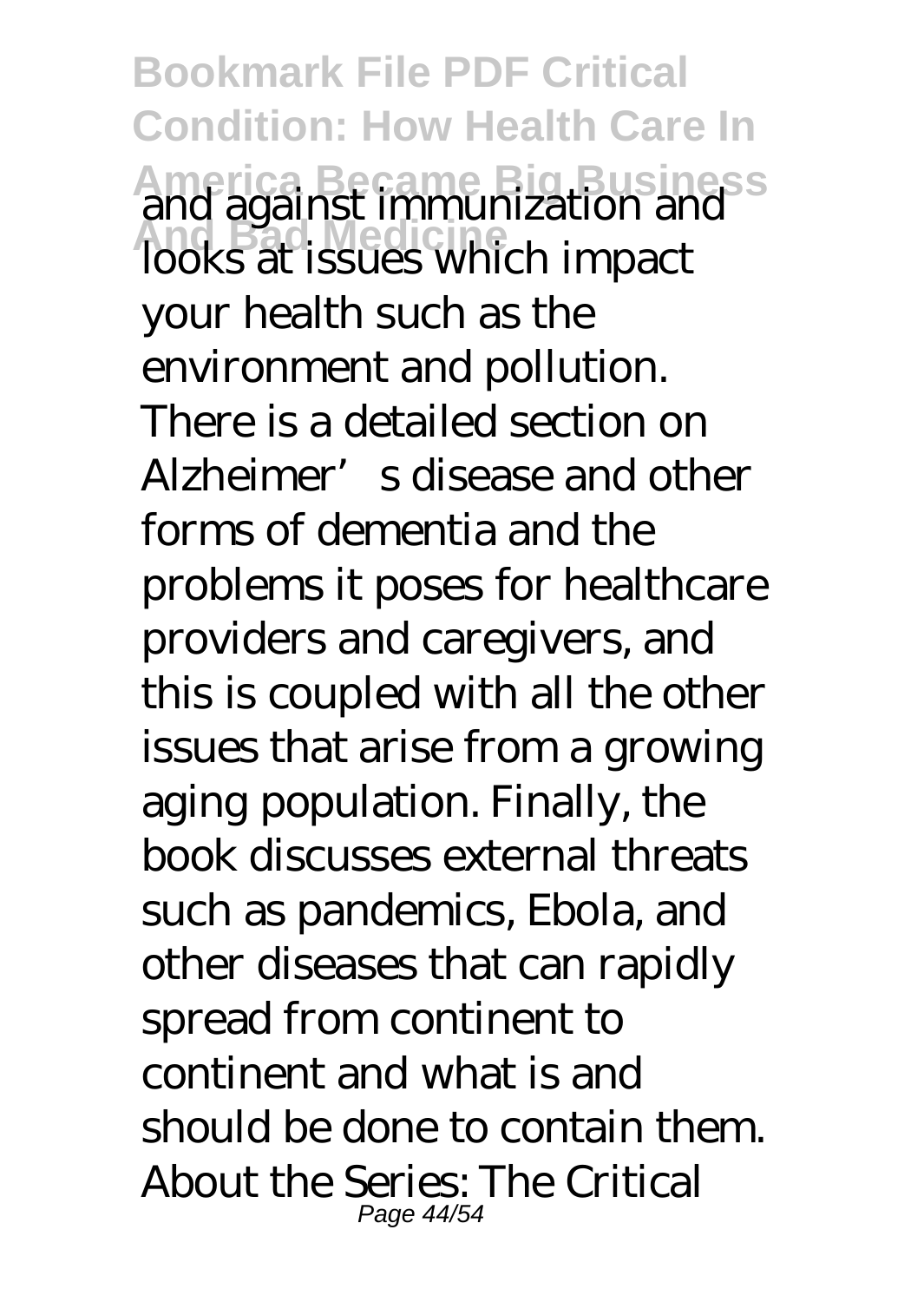**Bookmark File PDF Critical Condition: How Health Care In America Became Big Business**<br> **And Bad Medicines**<br> **And Bad America**<br> **And Business**<br> **And Business** critical issues of our times. It provides non-partisan information with no spin about critical players, events, and information from and about Washington from as many sources as possible — from scientific journals and government reports to political manifestos and lobby group publications. It presents arguments for and against the issues covered so that you the reader can come to your own conclusions.

In response to a request by the Health Care Financing Administration (HCFA), the Page 45/54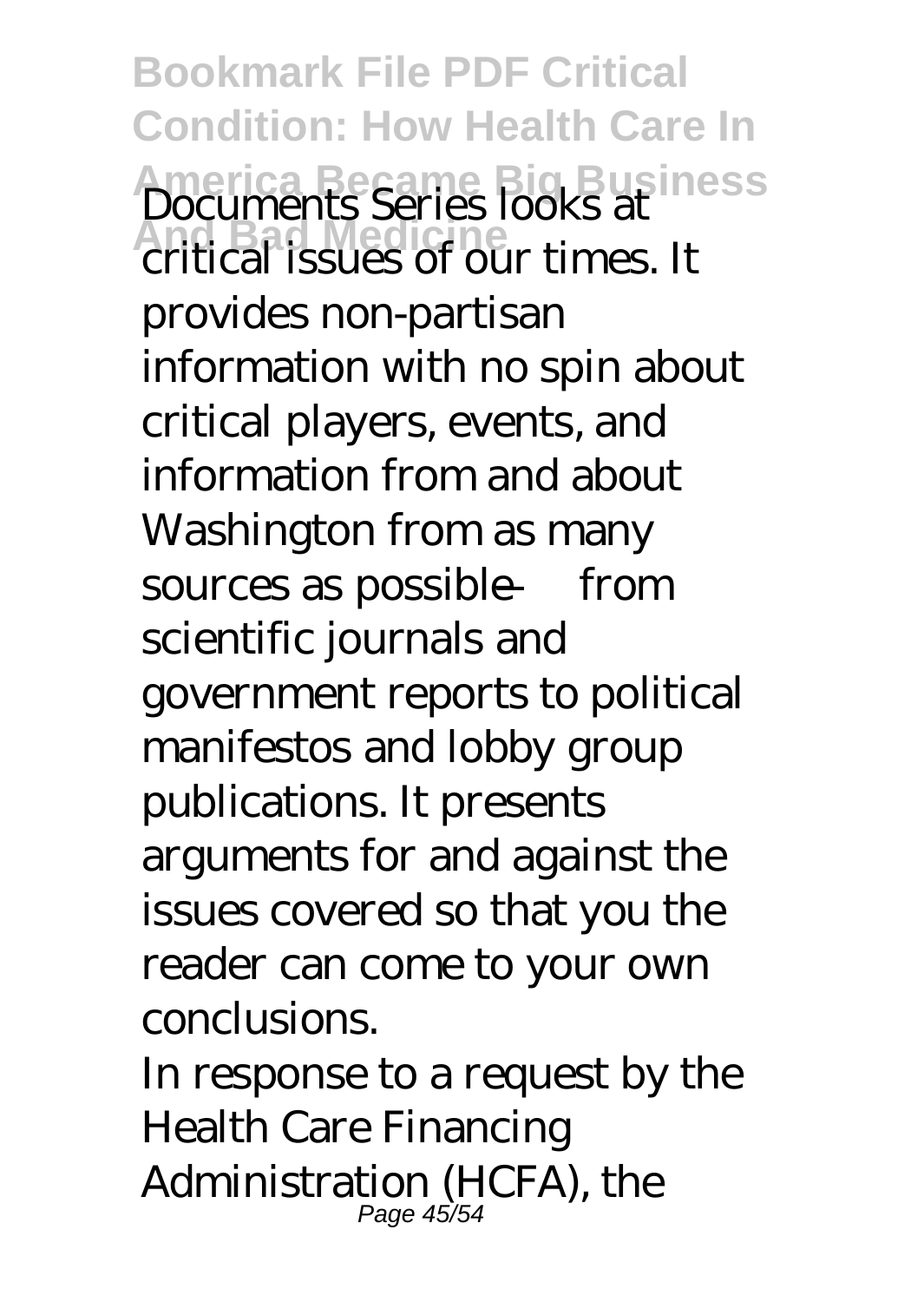**Bookmark File PDF Critical Condition: How Health Care In America Business**<br>
And **Business**<br>
And **Bad Medicine** proposed a study to examine definitions of serious or complex medical conditions and related issues. A seven-member committee was appointed to address these issues. Throughout the course of this study, the committee has been aware of the fact that the topic addressed by this report concerns one of the most critical issues confronting HCFA, health care plans and providers, and patients today. The Medicare+Choice regulations focus on the most vulnerable populations in need of medical care and other services-those with serious or complex medical Page 46/54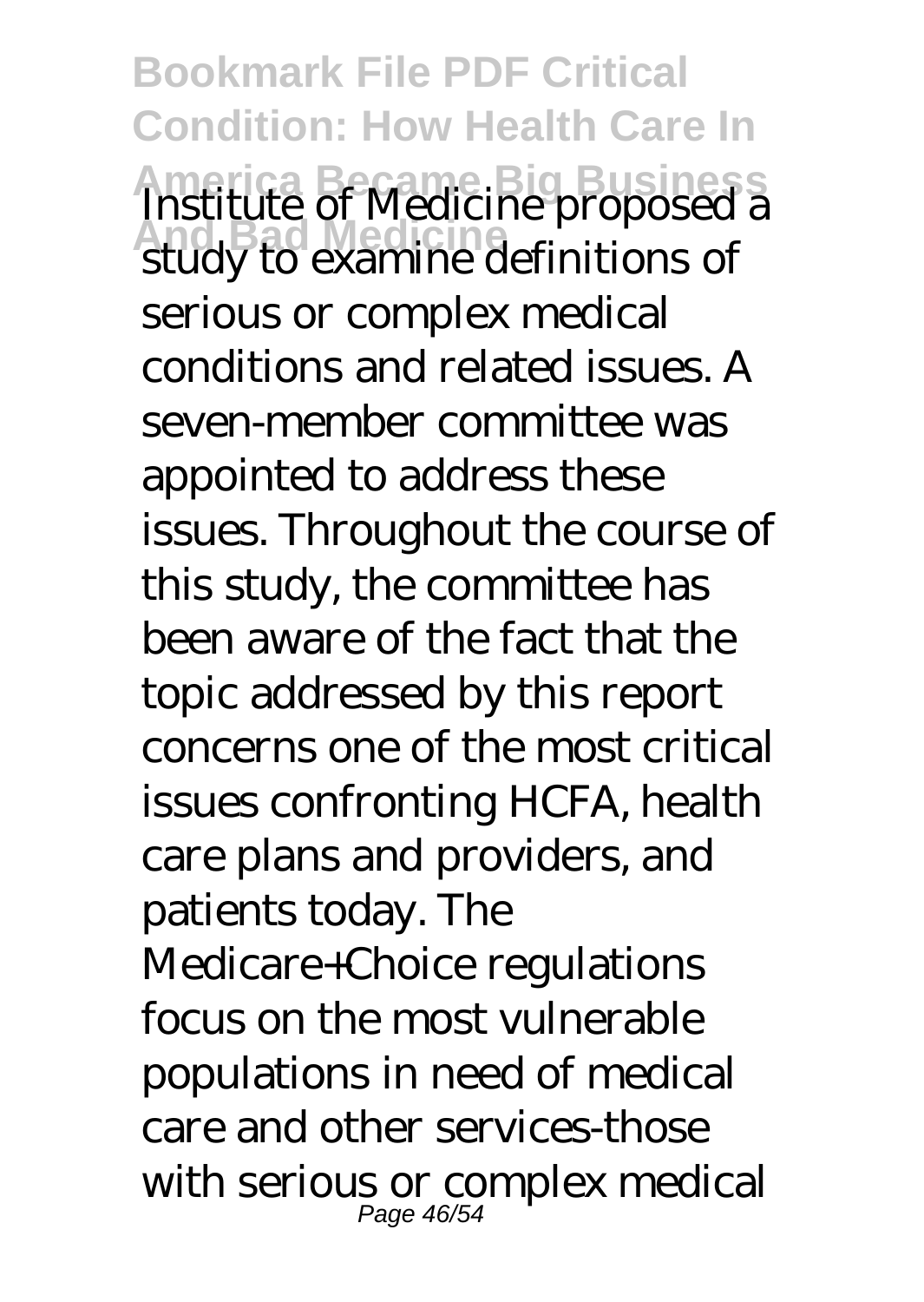**Bookmark File PDF Critical Condition: How Health Care In** America Became Big Business<br> **And Bad Medicines**<br> **And Bad Medicine** conditions highly vulnerable populations poses a number of challenges. The committee believes, however, that the current state of clinical and research literature does not adequately address all of the challenges and issues relevant to the identification and care of these patients. Next-Generation Mobile and Pervasive Healthcare Solutions Why Health Data Privacy Is in Critical Condition and How to Fix It

Use, Disclosure, and Privacy A Critical Analysis of Quality Improvement Strategies The Managed Health Care Page 47/54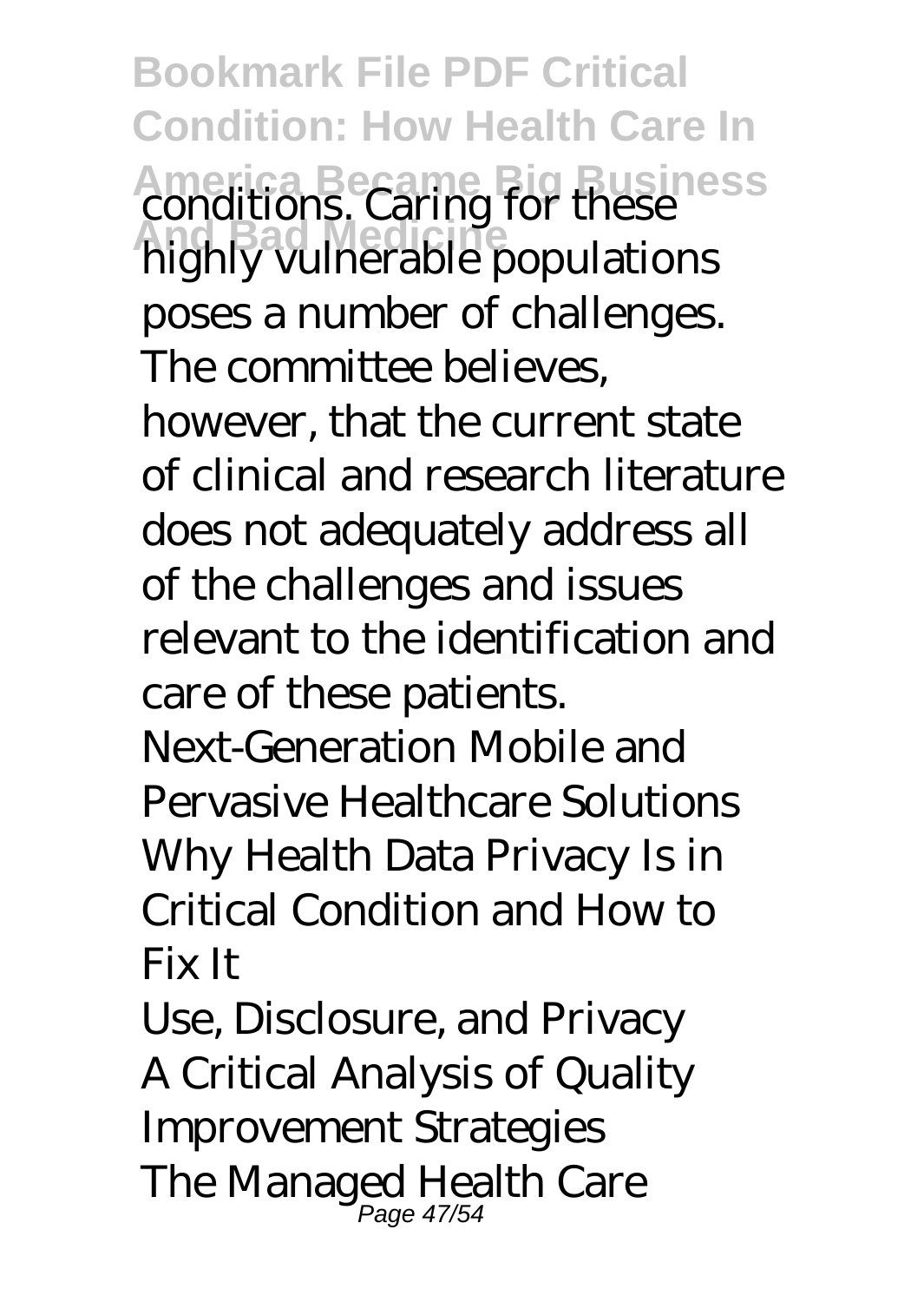**Bookmark File PDF Critical Condition: How Health Care In America Became Big Business** Handbook<br>The Fragmentation of U.S.

Health Care

*Regional health care databases are being established around the country with the goal of providing timely and useful information to policymakers, physicians, and patients. But their emergence is raising important and sometimes controversial questions about the collection, quality, and appropriate use of health care data. Based on experience with databases now in operation and in development, Health Data in the Information Age provides a clear set of guidelines and principles for* Page 48/54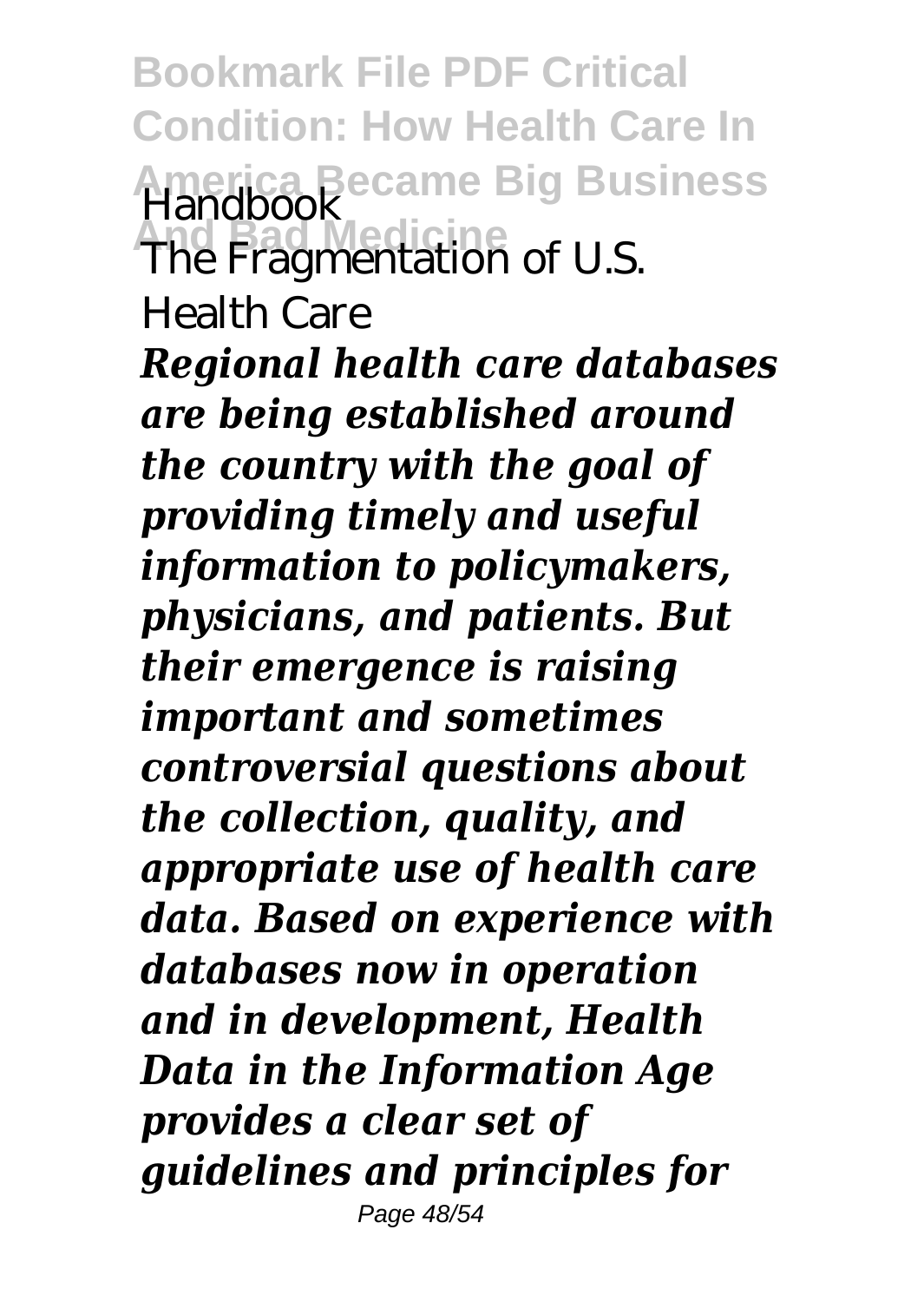**Bookmark File PDF Critical Condition: How Health Care In**  $\alpha$ *exploiting the potential* siness **And Bad Medicine** *benefits of aggregated health data--without jeopardizing confidentiality. A panel of experts identifies characteristics of emerging health database organizations (HDOs). The committee explores how HDOs can maintain the quality of their data, what policies and practices they should adopt, how they can prepare for linkages with computer-based patient records, and how diverse groups from researchers to health care administrators might use aggregated data. Health Data in the Information Age offers*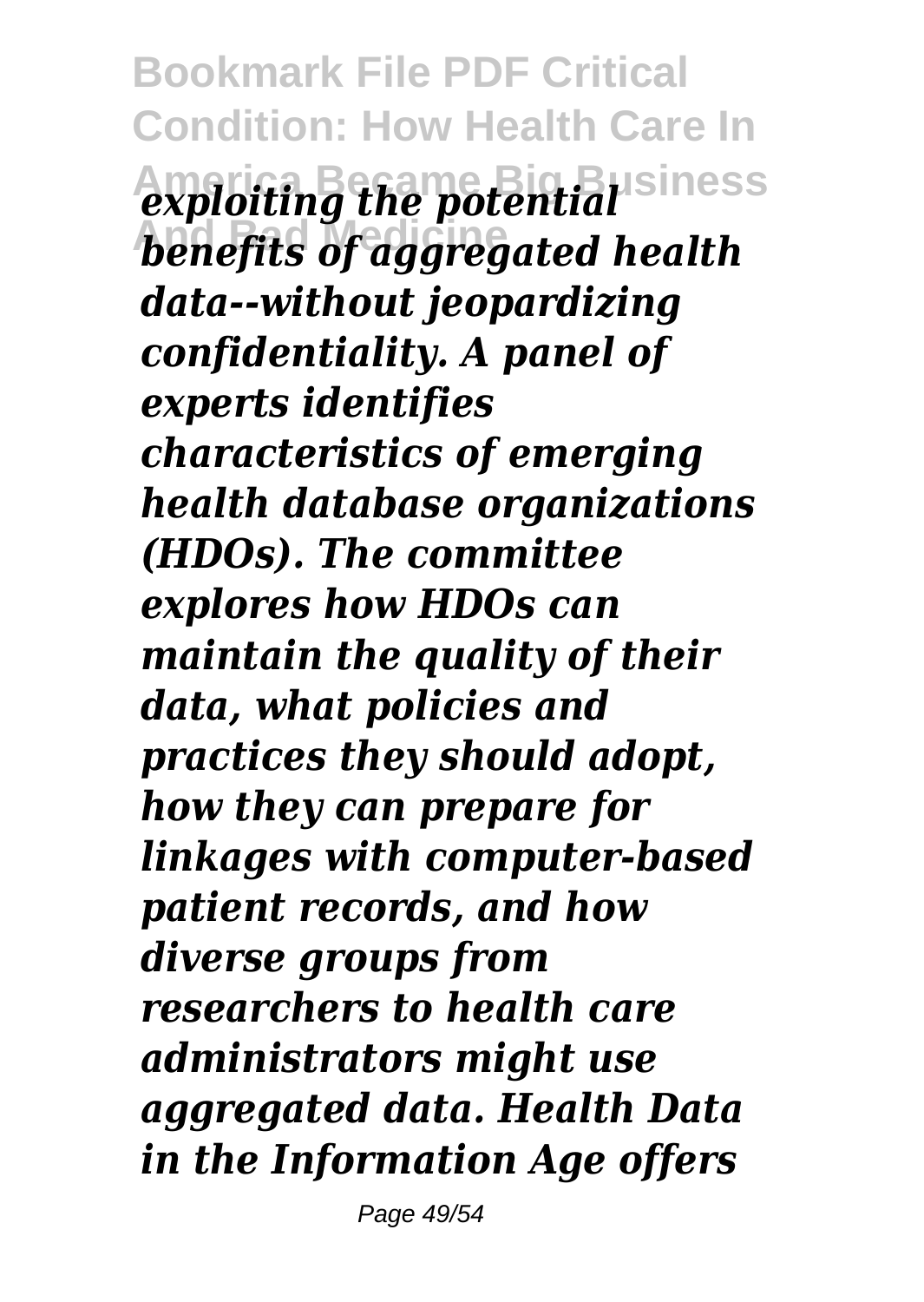**Bookmark File PDF Critical Condition: How Health Care In America Became Big Business** *frank analysis and guidelines* **And Bad Medicine** *that will be invaluable to anyone interested in the operation of health care databases. Social Movements and the Transformation of American*

*Health Care is the first collection of essays to examine dynamics of change in health care institutions through the lens of contemporary theory and research on collective action. Bringing together scholars from medicine, health management and policy, history, sociology, and political science, the book conceptualizes the American health care system as being*

Page 50/54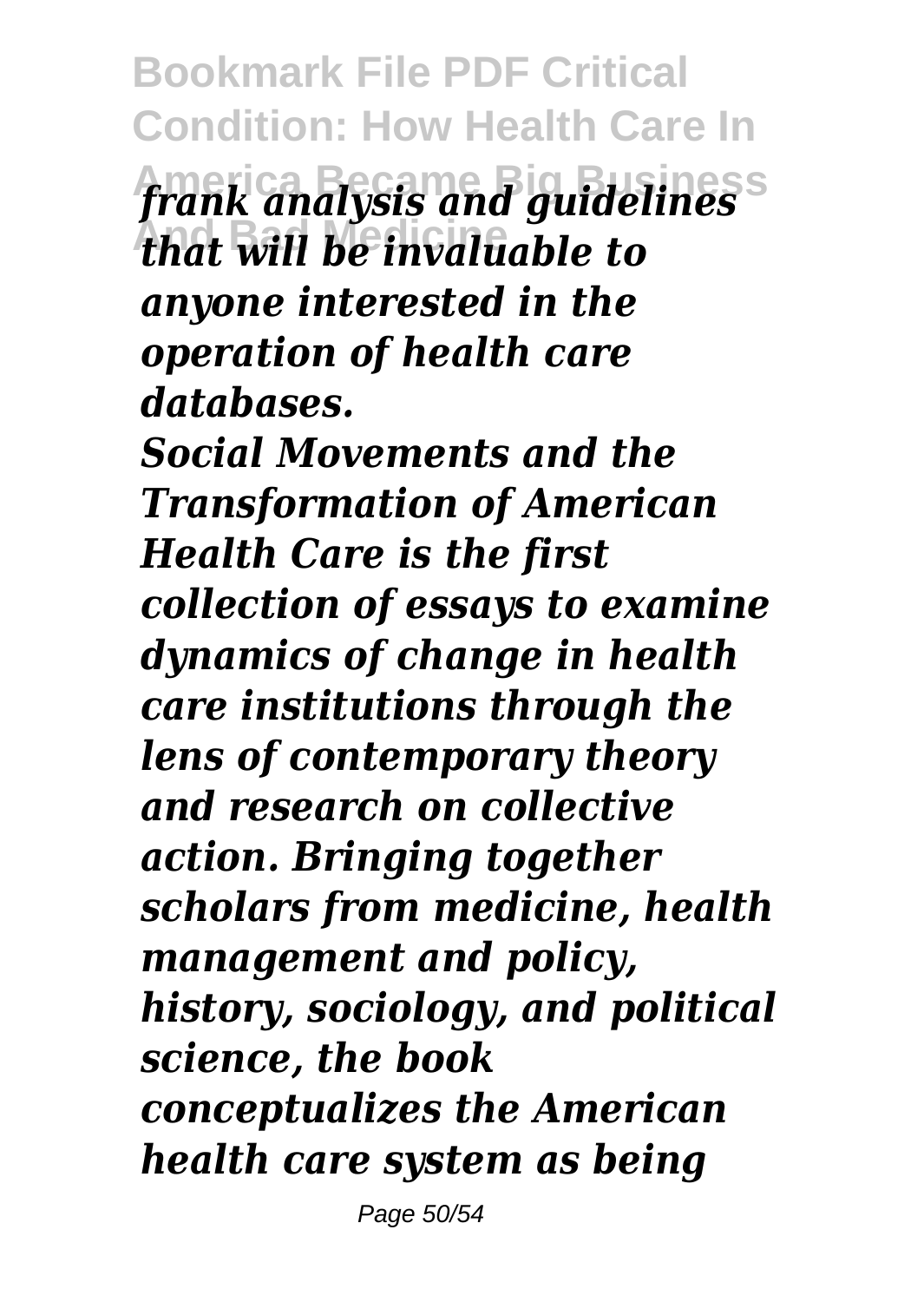**Bookmark File PDF Critical Condition: How Health Care In America Became Big Business** *organized around multiple* **And Bad Medicine** *institutions-including the state, biomedical fields, professions, and health delivery organizations. By shifting attention toward the organizing structures and political logics of these institutions, the essays in this book illuminate the diversity in both sites of health-related collective action and the actors seeking transformations in health institutions. The book considers health-related social movements at four distinct levels of analysis. At the most macro level, essays analyze social movements that seek changes from the state in the*

Page 51/54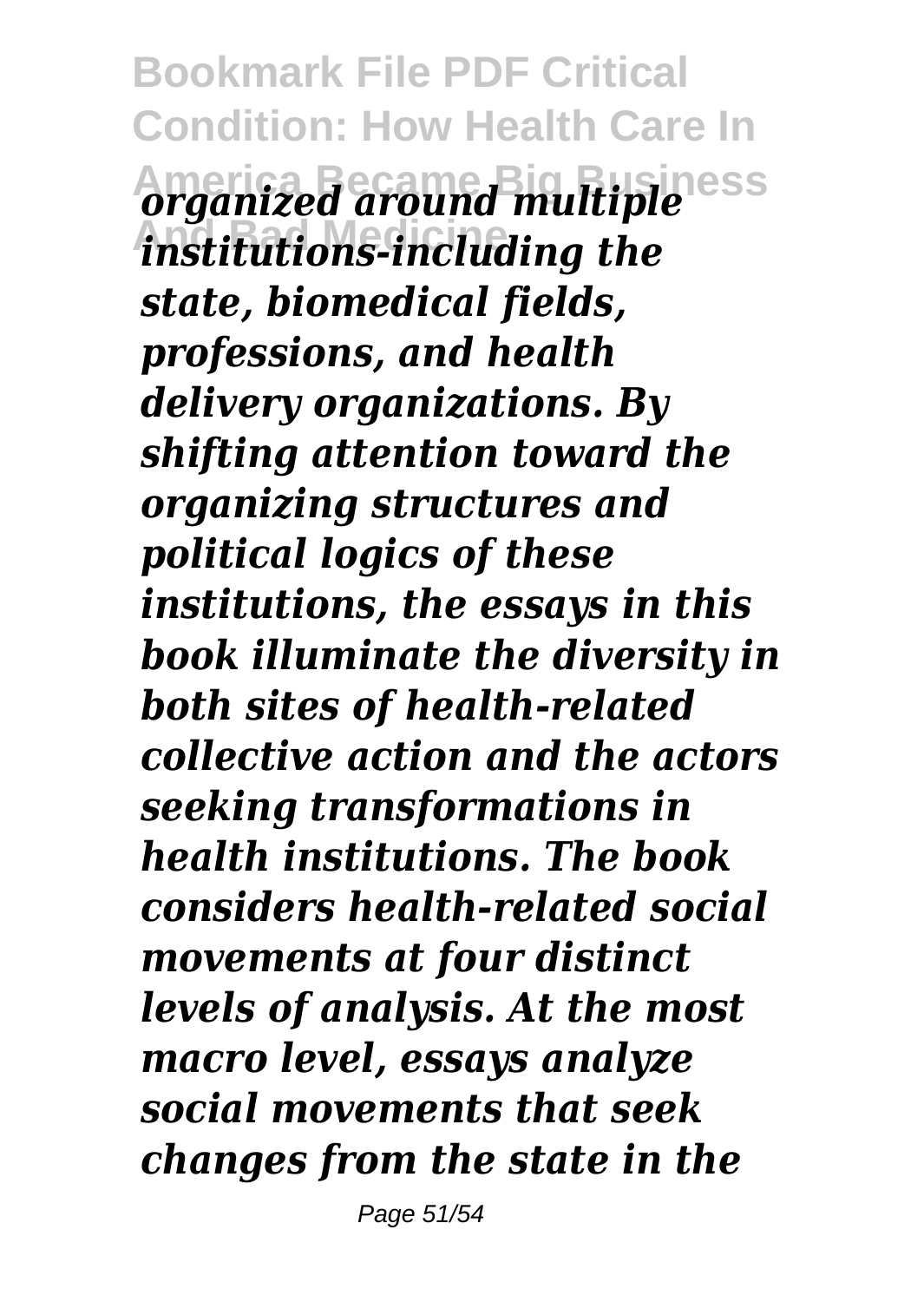**Bookmark File PDF Critical Condition: How Health Care In America Became Big Business** *regulation, financing, and* **And Bad Medicine** *distribution of health resources, including private and public insurance coverage, service delivery, and clinical research. A second set of essays considers field-level analyses of institutional changes in such wide-ranging areas as public health, bioethics, long-term care, abortion, and AIDS services. A third set of essays examines the relationship between social movements and professions, examining the "boundary crossing" that occurs when professionals participatein social movements or seek changes in existing professions*

Page 52/54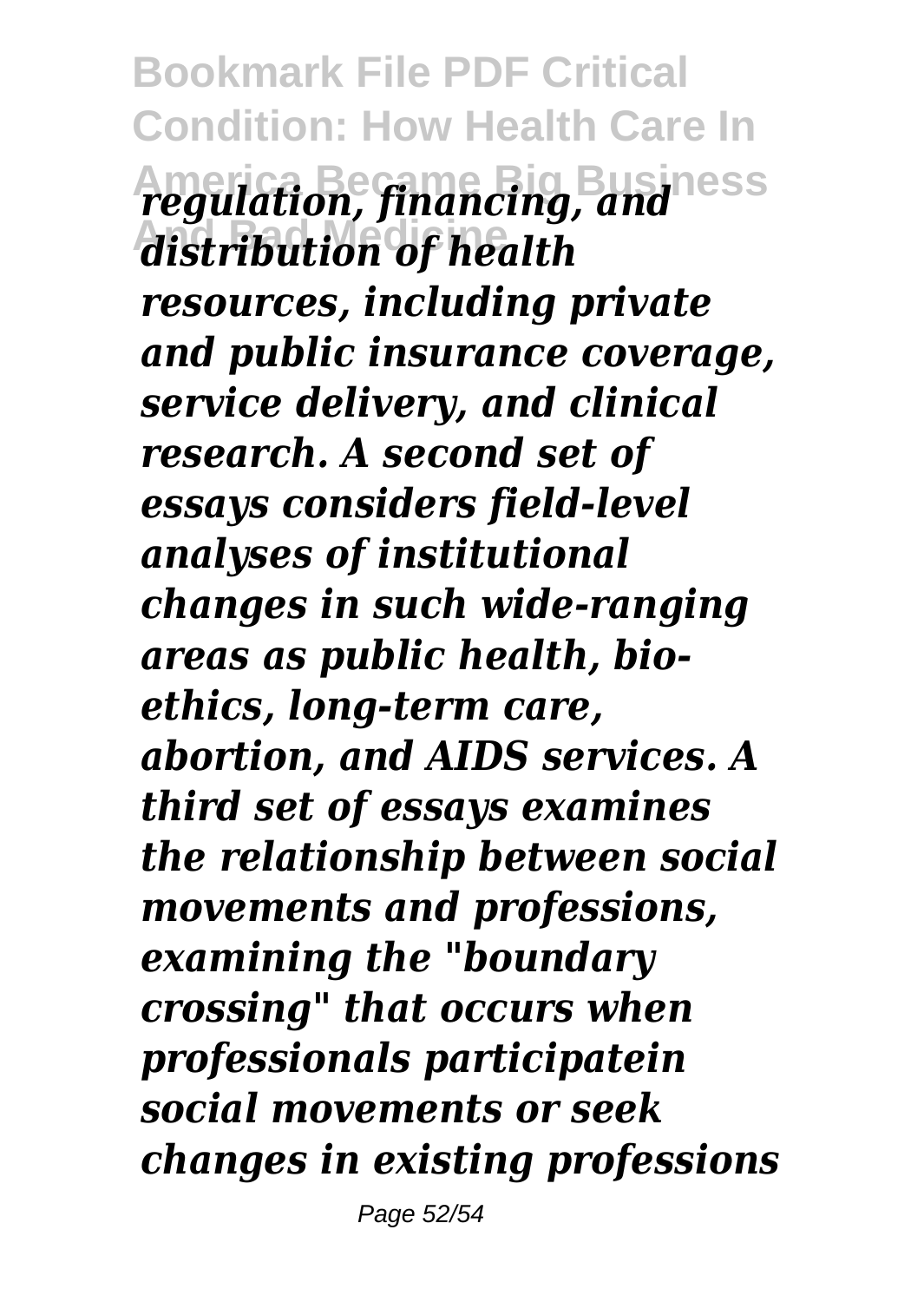**Bookmark File PDF Critical Condition: How Health Care In America Became Big Business** *and the health practices they* endorse. A final set of essays *analyzes the cultural dominance of the medical model for addressing health problems in the United States and its implications for collective attempts to establish the legitimacy of particular issues, framings, and political actors in health care reform. Hearing Before the Subcommittee on Immigration, Citizenship, Refugees, Border Security, and International Law of the Committee on the Judiciary, House of Representatives, One Hundred Tenth Congress, Second Session, June 4, 2008*

Page 53/54